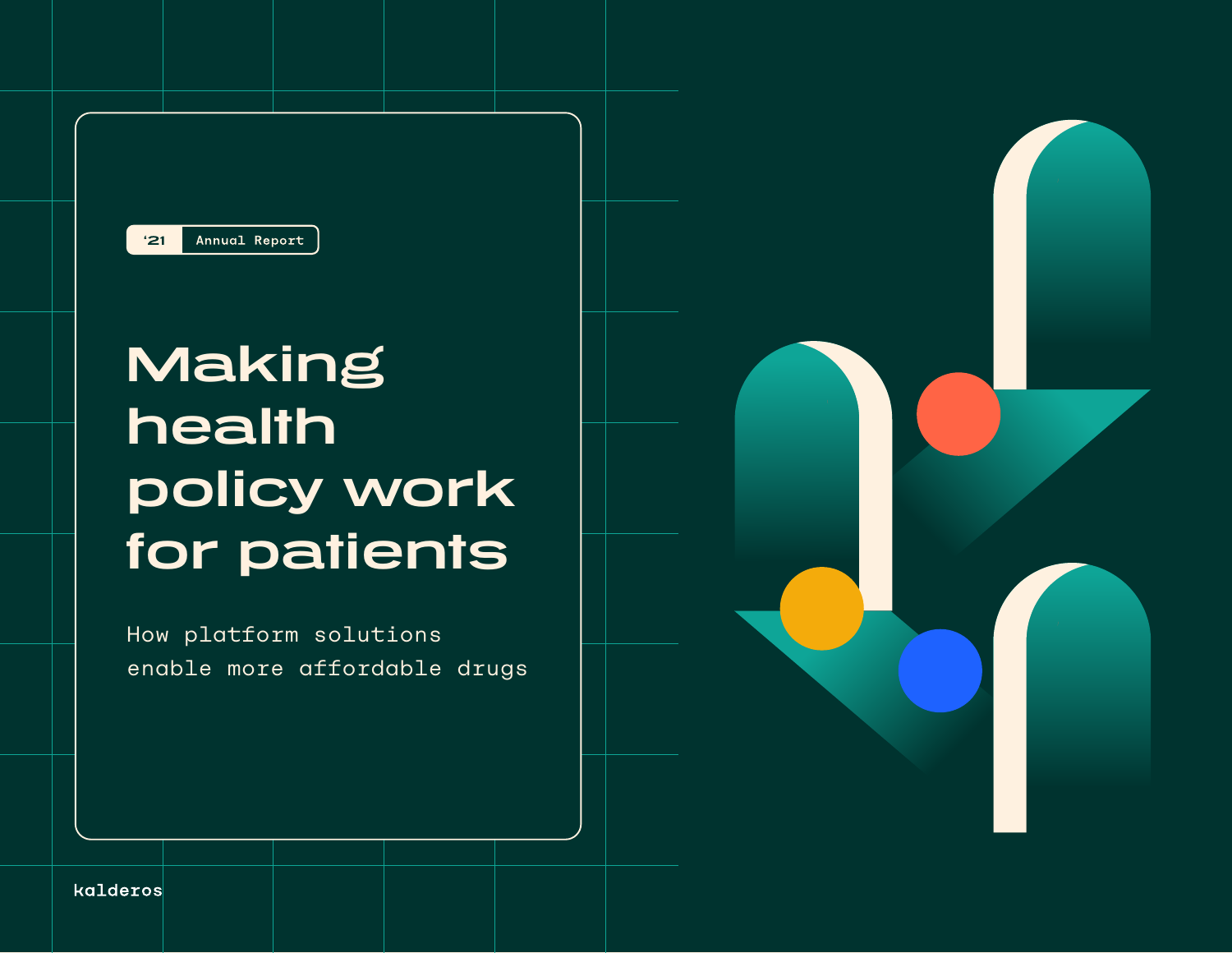# **Table of contents**

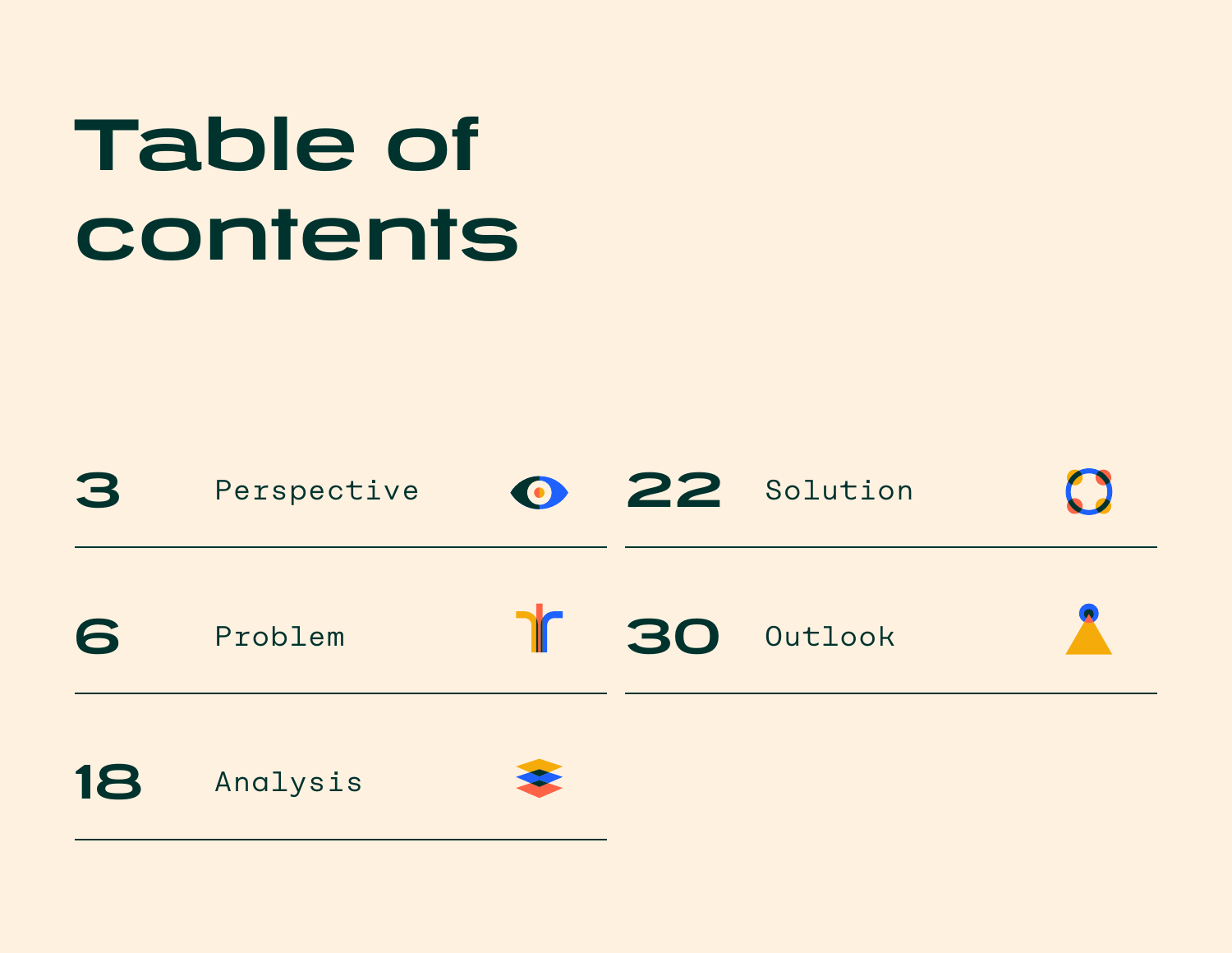<span id="page-2-0"></span>

# **01**

# **Perspective**

A letter from Kalderos CEO Jeremy Docken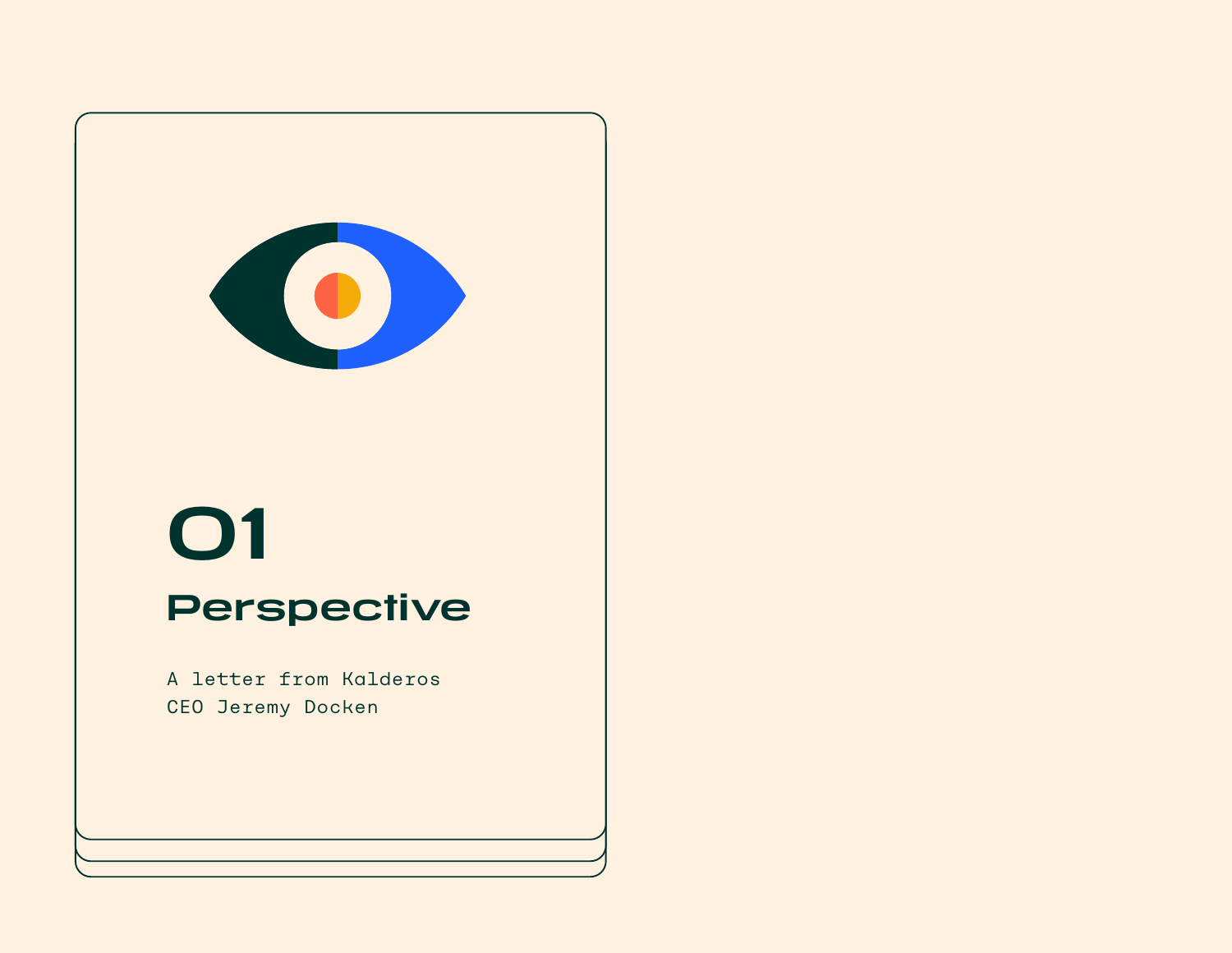Everyone wants patients to have access to the drugs they need at a price they can afford. Yet many efforts to make drugs more affordable have continued to fall short, because they've failed to center the needs of the patient, the most important stakeholder in the healthcare system.

Before founding Kalderos, I spent a decade in consulting, working with the pharmaceutical industry to address the systemic issues at the intersection between drug discount programs and the complex ecosystem of drug manufacturers, payers, providers and pharmacies (a.k.a. the "drug channel"). That experience impressed upon me the magnitude and complexity of the failings in the current system.

Just as importantly, I've seen those failings firsthand. As my mom's former financial and healthcare power of attorney, I did my best to help her choose the most cost-effective options under Medicare Part D. Yet her out-of-pocket costs for 15+ different medications remained incredibly high, putting financial stress on the whole family. Even as an "expert" myself, I found navigating the complexities of this system totally overwhelming. Yet elderly patients without that industry knowledge are left to navigate it every day.

Patients are in urgent need of an innovative solution. I became determined to help find it, and in 2016, together with my co-founders,

I launched Kalderos. Our mission: developing the world's first Drug Discount Management platform, a unifying technology that would bring transparency, trust and efficiency to drug discount and rebate programs.

Our first area of focus was the 340B Drug Pricing Program, which provides essential support for healthcare providers that serve vulnerable populations, creating savings that allow for better care for millions of patients in both urban and rural communities. For 30 years, stakeholders have been trying to find a reliable way to ensure accurate payments and reduce friction between payers, providers and drug manufacturers who interact with the 340B program, in order to keep the program running as intended.

Kalderos came at it with a novel approach: connect the stakeholders; enable simple, streamlined communication; and apply machine learning to create smart data science tools.

By fall of 2017, there were five of us at Kalderos. By 2018, our team had grown to 11, and we'd already identified over \$100 million in misapplied discounts across a number of drug discount and rebate programs. In 2019, we raised \$7 million in Series A funding. We quadrupled our team. We moved to a bigger office — twice. We began building not just a product, but a company that could successfully scale to meet the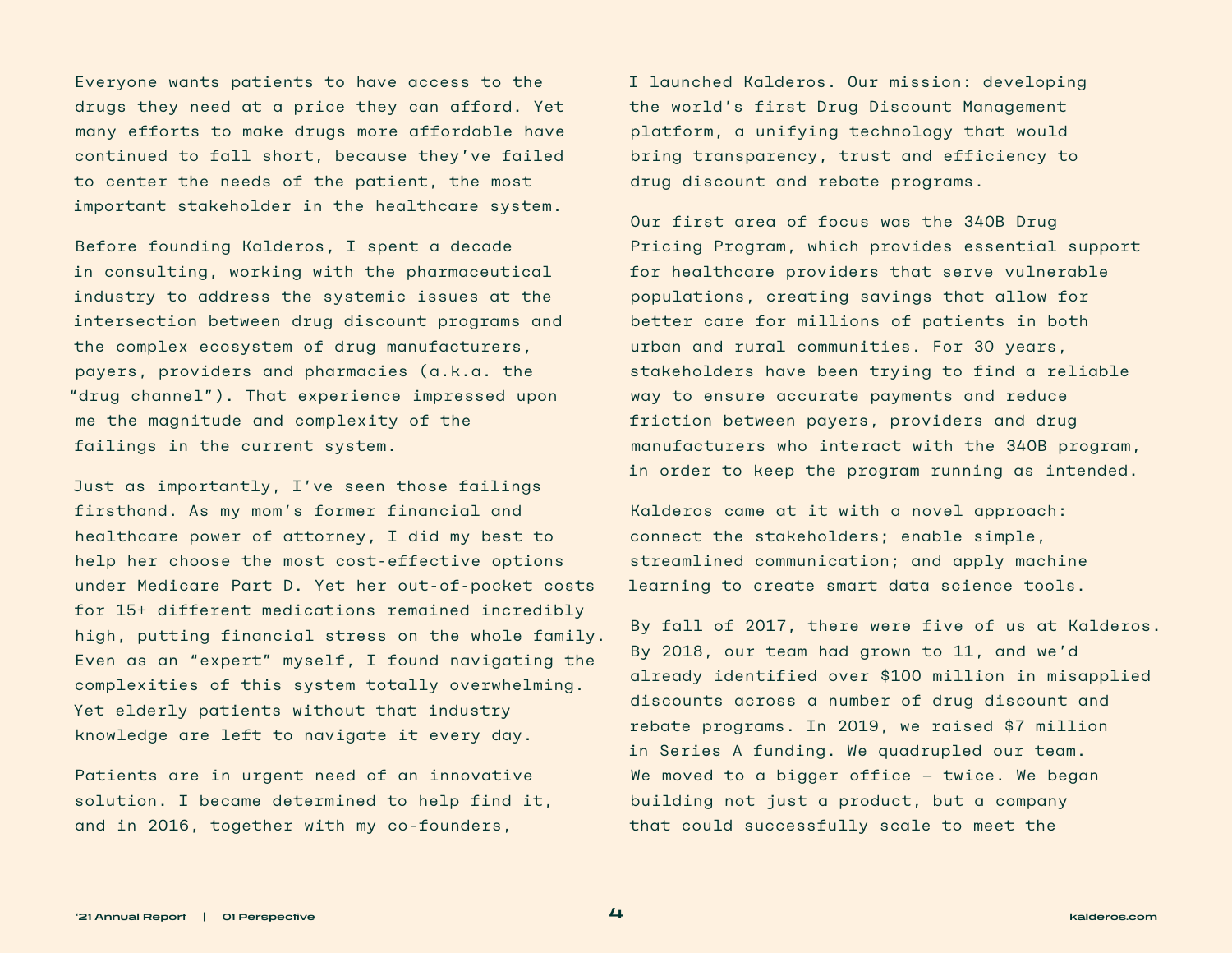challenges we'd set out to solve. Our new and growing team came together to deliver a first-of-its-kind platform solution to benefit all 340B program stakeholders.

In 2020, we launched that solution: 340B Pay. We made the shift to remote work during the pandemic while continuing to onboard dozens of new team members. And we raised \$28 million in Series B funding, making us more ready than ever to fulfill our mission of solving systemic problems in the healthcare system and empowering all of healthcare to focus on the health of people.

As we dive deeper into 2021, we see big developments on the horizon for the business of healthcare. Industry trends are driving change; so is the massive impact of COVID-19. A new administration has begun to tackle the ongoing challenge of drug affordability, and policy shifts will likely follow.

While our government leaders align on policy, Kalderos is building the data-driven platform to help our partners turn those policies into action, complying smoothly and efficiently. We measure our success by how we empower others to focus on improving the lives of patients.

During this pivotal moment, it's the perfect time to launch our inaugural annual report. In this yearly update, we'll share our perspective on the state of the industry, inform our stakeholders on the progress we've made in executing against our goals, and expand on our vision for the future.

Kalderos is built on a few core values: We are inspired. We are steadfast. We are collaborative. We are courageous. And we always strive toward excellence. The more we grow, the better ability we have to enact these values. I'm so excited for what we'll build together in 2021.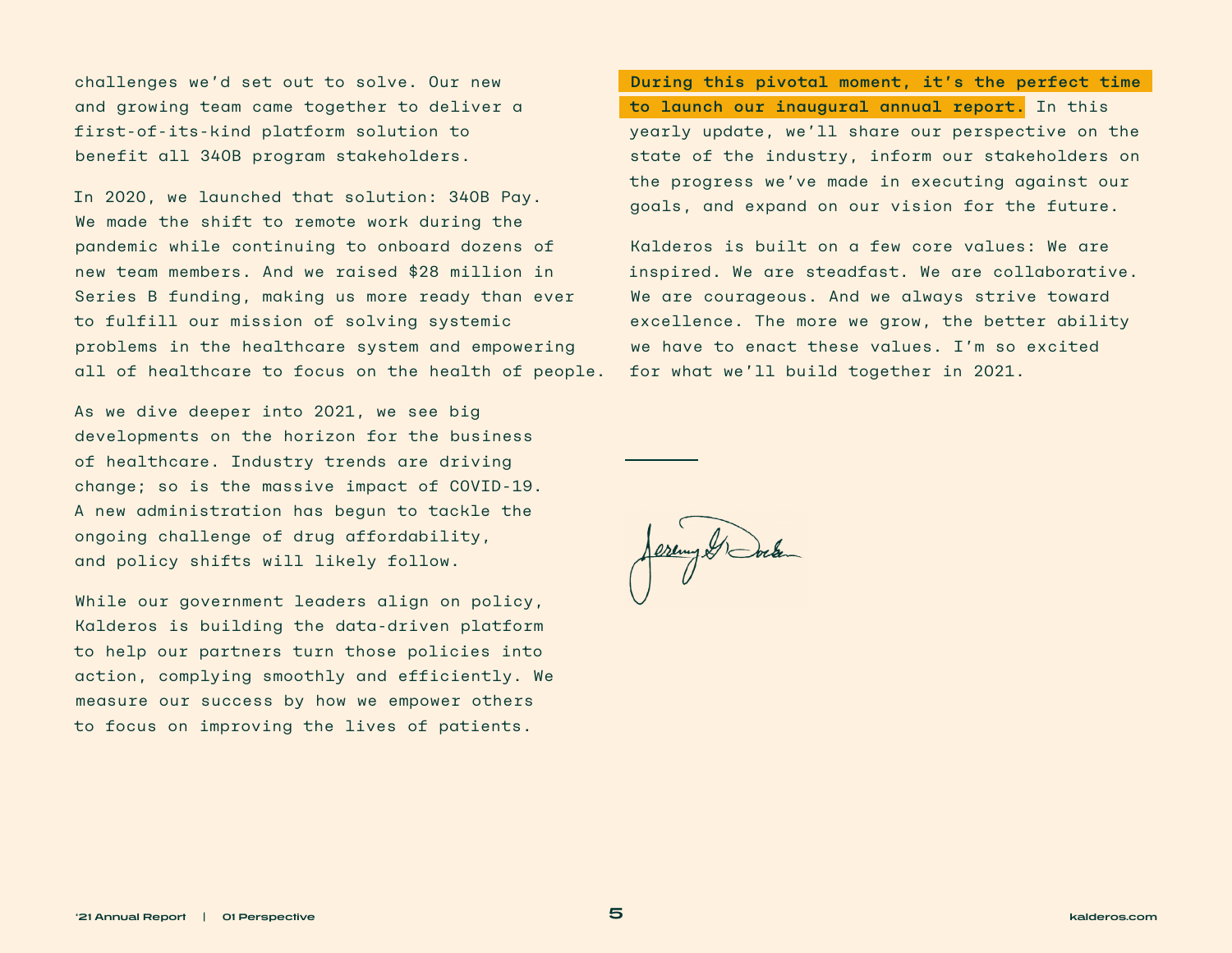<span id="page-5-0"></span>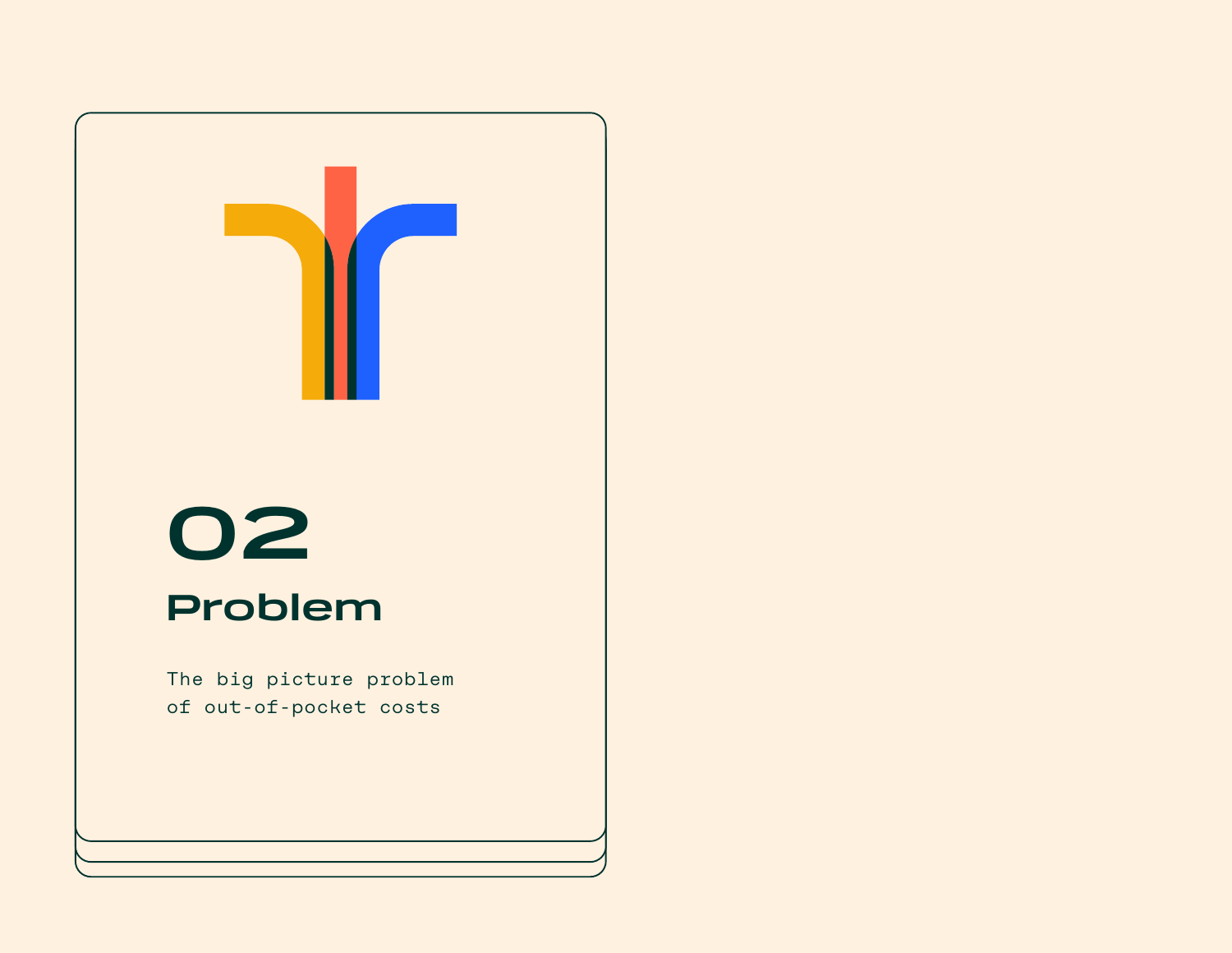## **Prescription drugs aren't affordable for every patient, and it's harming their health**

1 in 4 Americans struggle to afford their prescription drugs.<sup>1</sup> Maybe you're one of those 1 in 4, and if not, you almost certainly know someone who is — a family member, a neighbor, a coworker or a friend. Maybe that person looks like Annie, a Type 1 diabetic who can't survive without insulin; sometimes she has to choose between paying the heating bill or affording her monthly prescription.

Or maybe they look more like Eugene, an elderly heart patient who is enrolled in Medicare Part D; the rising out-of-pocket costs of his heart medications mean he's begun rationing pills, taking just half the recommended dose. Or they could even be like Jess, who has employersponsored insurance with a high deductible. Her coworkers don't know she suffers from chronic pain, or that she frequently finds herself unable to afford her medications when her annual deductible resets; they only know that on bad pain days, she comes to work seeming tired and "off."

Around 1 in 2 Americans take at least one prescription drug; elderly people or those with chronic conditions often take several.<sup>2</sup> In 2019, total spending on prescription drugs in the United States was about \$370 billion, increasing 5.7% from the previous year.3 About 14% of that cost came directly from patients' pockets<sup>4</sup>, causing hardship.

#### The high out-of-pocket cost of prescription drugs is also impacting America's health.

One survey showed that 1 in 5 adults in the U.S. has failed to complete a prescribed course of medicine because it cost too much; only 1 in 10 patients said the same in Germany, Canada or Australia.<sup>5</sup> In 2019, 9% of all U.S. prescriptions were abandoned⁶, likely in large part due to cost; only 5% of prescriptions with no out-of-pocket cost are abandoned, but 45% of those that cost more than \$125 out-of-pocket are abandoned and 60% of those that cost more than \$500 are abandoned.7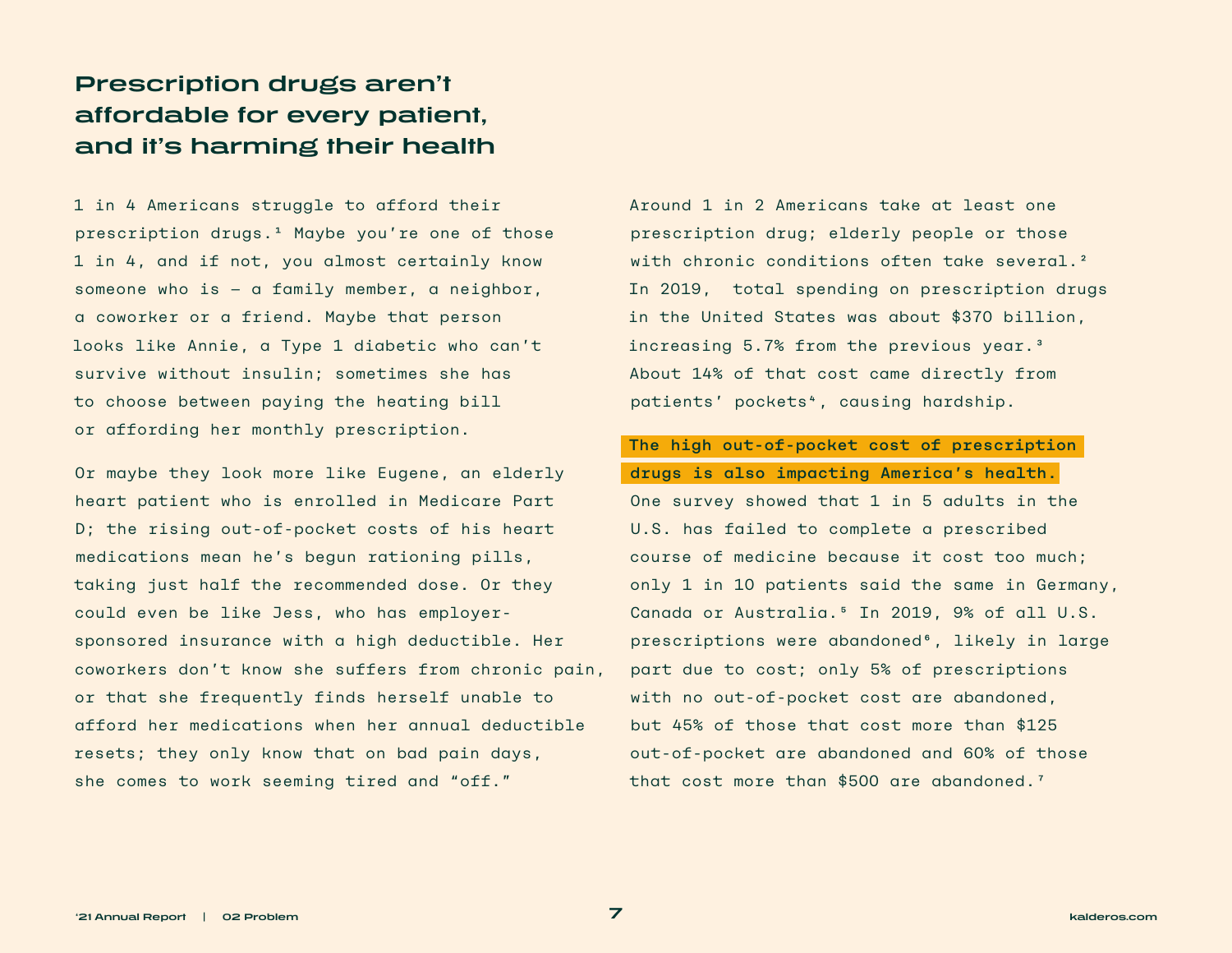

#### **The relationship between between out-of-pocket costs and prescription abandonment**

The more a prescription drug costs a patient at the pharmacy counter, the less likely the patient is to take it. So high out-of-pocket costs have a real impact on patients' health. This 2019 data from IQVIA defined a prescription as "abandoned" when it was not dispensed to a patient within 14 days of the initial fill.

**Source:** IQVIA LAAD Sample Claims Data, Dec. 2019

Because of how Medicare plans are designed, high out-of-pocket costs particularly impact Medicare enrollees, who represent around 1 in 6 Americans. These high out-of-pocket costs for Medicare Part D enrollees are a serious burden, because even a small rise in costs can have big impacts. A recent study found that when Medicare beneficiaries' outof-pocket costs rise by just \$10 per prescription, it led to a 23% drop in overall drug consumption, and a tragic 33% increase in mortality.8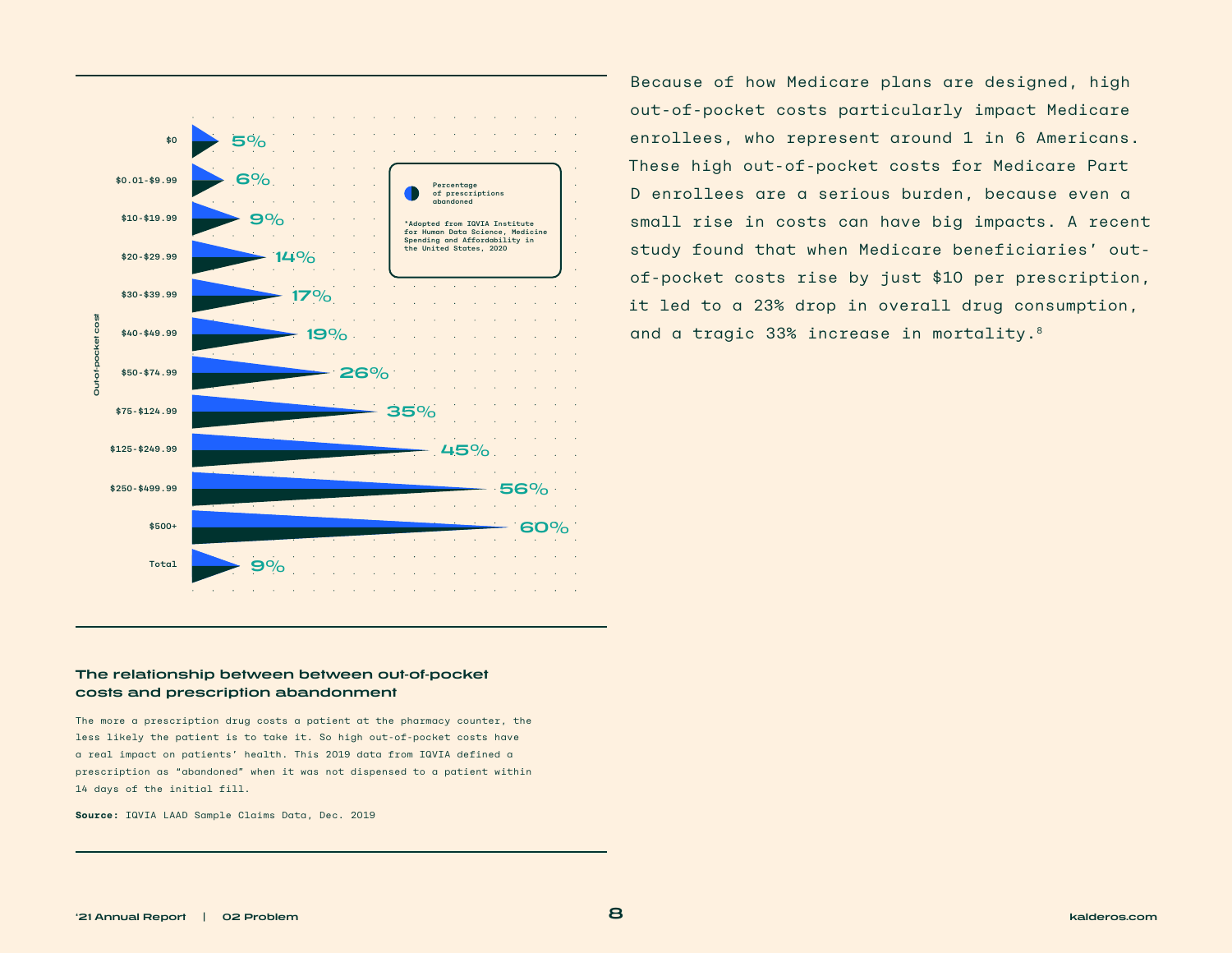

\* To sum to 100, percentages account for responders with more than one type of coverage

#### **Percentage of U.S. population across different insurance types and growth of Medicare Part D**

Around 1 out of 6 Americans are currently enrolled in Medicare. That number has risen over the past two decades as life expectancies increase and the Baby Boomer generation ages into Medicare. For instance, the number of Americans enrolled in Medicare Part D grew from 22 million in 2006 (when the program was created) to around 47 million today. These trends are expected to continue.

**Source:** KFF State Health Facts data, Health Insurance Coverage of the Total Population; KFF, An Overview of the Medicare Part D Prescription Drug Benefit, 2020.

#### **Annual out-of-pocket costs for Medicare Part D beneficiaries**

Medicare Part D enrollees have significantly higher annual out-of-pocket costs than other patients. Studies show that higher out-of-pocket costs make it less likely that a patient will take all their medicines as prescribed; for instance, the study noted above, which found that an increase of just \$10 per prescription for Medicare beneficiaries led to a 23% drop in overall drug consumption.9 When patients fail to adhere to the treatments advised by their healthcare team, they have worse health outcomes and are more likely to become hospitalized or die.

**Source**: KFF Report, How Does Prescription Drug Spending and Use Compare Across Large Employer Plans, Medicare Part D, and Medicaid, 2019; CMS National Health Expenditure Data, 2019; US Census, National Population Totals and Components of Change: 2010-2019

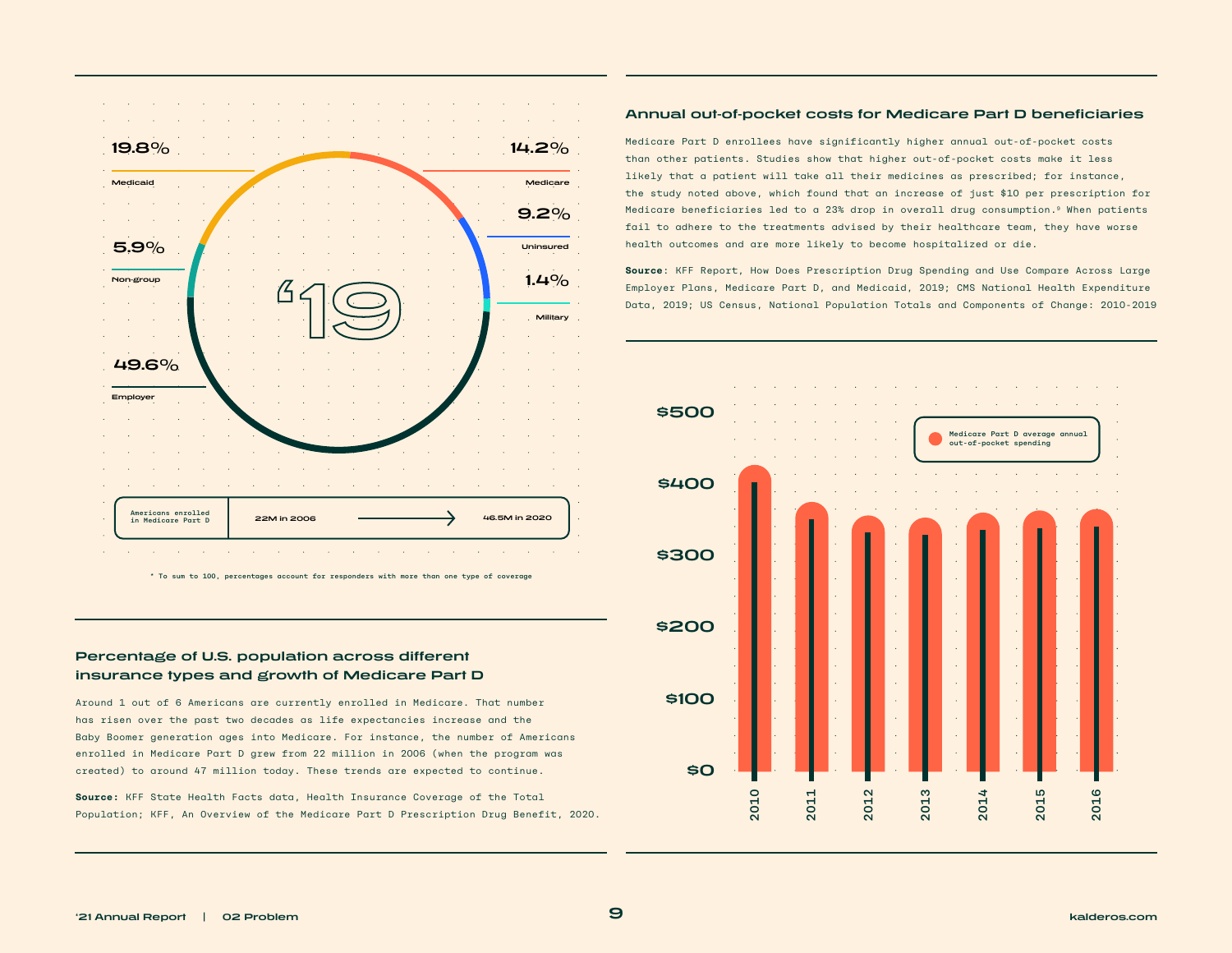**Drug discount and rebate programs have historically been used for purposes other than reducing patient out-of-pocket costs** 

Policymakers have long been concerned about the price of drugs, but they've faced challenges into getting to the root of the issue. While drug rebates and drug discounts have regularly been used in the U.S. healthcare system, they've been applied to a variety of purposes other than ensuring that the drug is affordable for patients at the pharmacy counter.

One of those purposes has been to reduce insurance

premiums. In Medicare Part D, different health plans compete for enrollees on the basis of premiums, benefit structures, specific drugs covered and pharmacy networks.10 Plans negotiate rebates from drug manufacturers who compete with other manufacturers for preferred formulary placement (the formulary is the list of drugs the plan will cover). The more restrictive a plan's formulary is, the greater negotiating leverage the plan has in order to obtain larger rebates from manufacturers. The rebates collected by the plan are used to keep premiums lower

for all enrollees, helping the plan compete for enrollees against other plans.

Unfortunately, because the rebates are used to keep premiums low instead of reducing the out-of-pocket costs for drugs, the result is a system where the sickest patients who need multiple drugs each month find themselves struggling to afford their medications, while their utilization generates rebates that allow healthier patients who take fewer drugs to benefit from lower premiums. In short, the rebates generated by sicker patients subsidize low premiums for healthy patients, not exactly how most people imagine health insurance should work.

In the last days of the Trump administration, the Department of Health and Human Services issued a final rule that would require plans to forgo traditional rebates and instead use their negotiating power to negotiate lower drug prices on behalf of patients, with the discount applied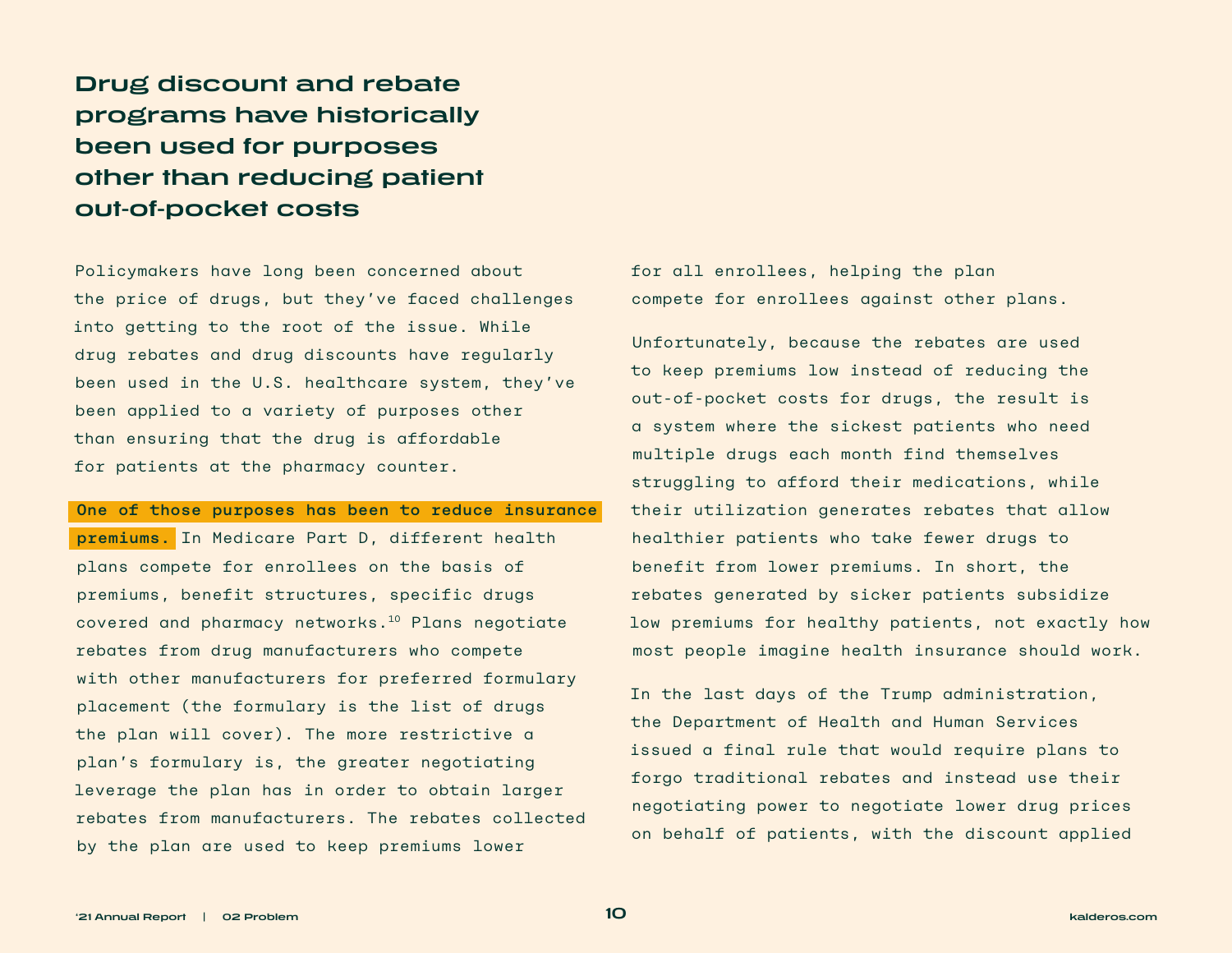at the pharmacy counter.<sup>11</sup> While this rule would help reduce out-of-pocket costs for patients who need multiple drugs, the loss of rebate dollars would cause the plans to increase premiums or require that federal taxpayers contribute billions more towards reducing premiums.

Drug discount programs have also been used as

a revenue source. The 340B Drug Pricing Program is a federal program that allows certain safety-net healthcare providers, called "covered entities," to purchase drugs from drug manufacturers at significant discounts. The covered entities then sell the drug to the patient at cost, or provide the drug to the patient for free if the patient cannot afford it.

However, if the patient has insurance, the healthcare provider's ability to purchase drugs at a low price and then be reimbursed at a much higher price by the patient's insurance offers the healthcare provider a much-needed revenue stream. Covered entities then use this additional revenue stream to help fund their safety-net mission.

While it is entirely possible that covered entities could always pass the discount on to patients, many covered entities, specifically Federally Qualified Health Centers ("FQHC"), would see millions of

dollars of critical revenue disappear. This would cause nearly every FQHC to reduce services to some of the neediest patients in our communities, or even cause the FQHC to shut down entirely, unless state and federal governments decide to make up the loss in revenue with additional grant dollars something most lawmakers are reluctant to do.

While there is nothing wrong with using drug discounts and rebate programs for purposes other than reducing patient out-of-pocket costs, these additional uses of discounts and rebates makes it challenging for policymakers to implement changes to improve drug affordability.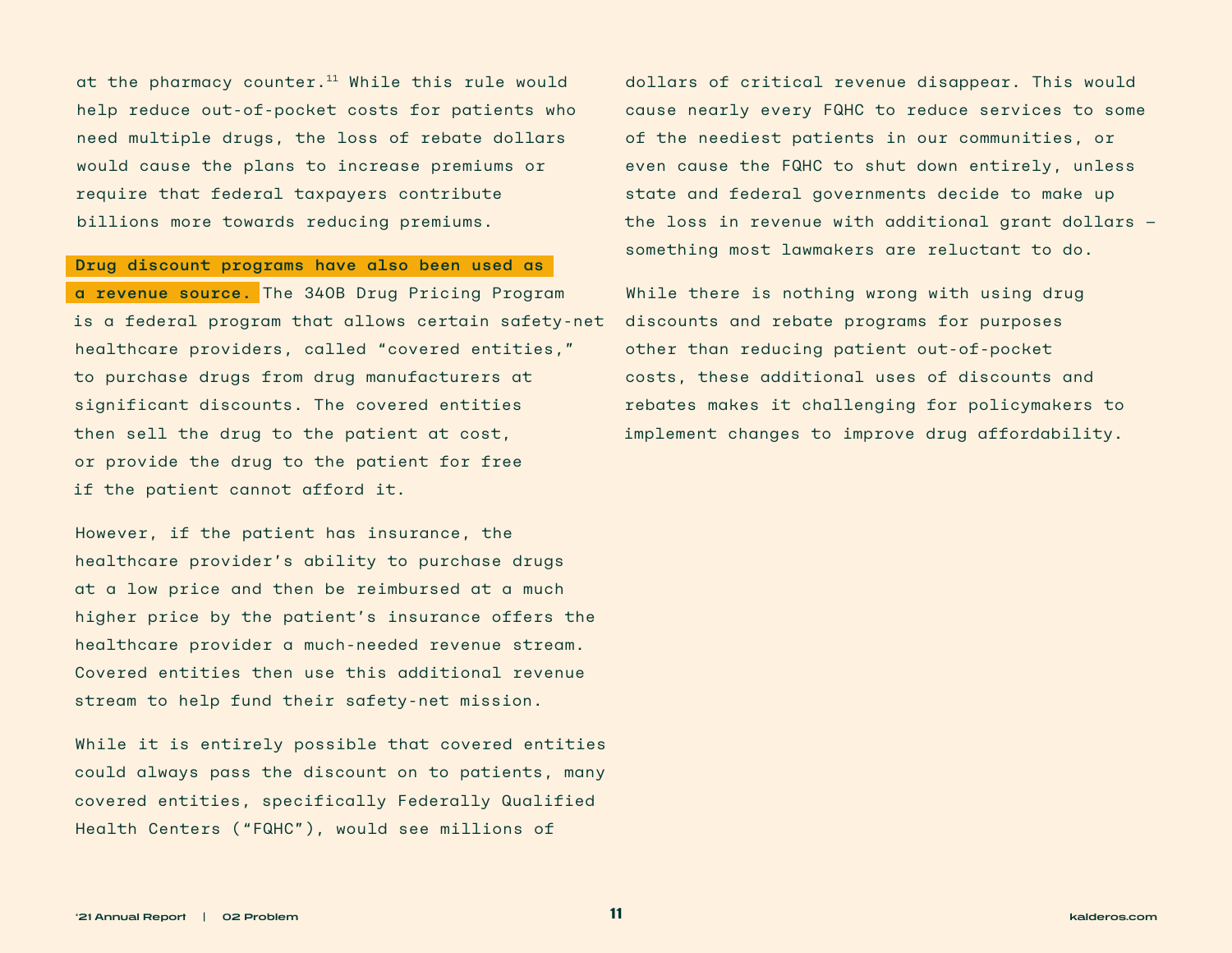

#### **The growth of rebates and discounts across programs**

Rebates and discounts have risen steeply since 2014. The 340B Drug Pricing Program has seen particularly dramatic growth.

**Source:** MACPAC, Medicaid Drug Spending Trends, 2019; CMS, Medicare Trustees Report, 2020; CMS, Medical Loss Ratio summary data, 2020; Drug Channels, New HRSA Data: 340B Program Reached \$29.9 Billion in 2019, 2020

#### **Annual average out-of-pocket spending per capita in the U.S., for large employer-sponsored healthcare plans, and for Medicare Part D**

Though rebates and discounts have risen steeply, out-of-pocket costs haven't declined in response. For most patients, out-of-pocket costs are about the same. Even Medicare Part D, while seeing a slight decline, remains high. The remarkable growth in rebate and discount programs isn't helping patients at the pharmacy counter.

**Source:** KFF Report, How Does Prescription Drug Spending and Use Compare Across Large Employer Plans, Medicare Part D,and Medicaid, 2019; CMS National Health Expenditure Data, 2019; US Census, National Population Totals and Components of Change: 2010-2019

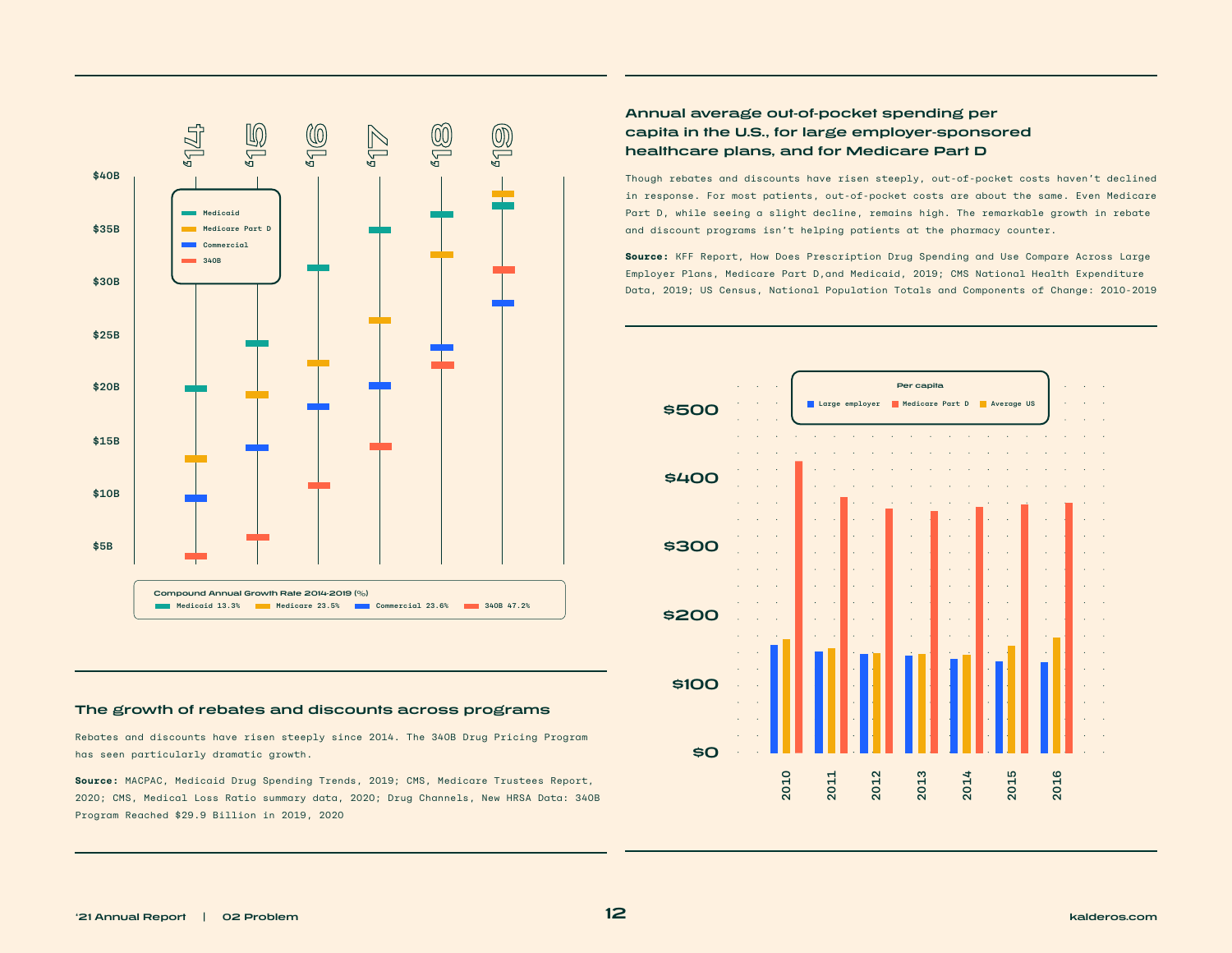

#### **List price and net price aren't following the same trajectory**

List price is the published price set by the manufacturer. List prices have risen steeply since 2015, and that gets a lot of attention in the news. Conversely, net prices are the price the manufacturer actually receives after discounts, rebates and other price concessions. For the past five years, net prices have mostly remained flat, and in some cases even failed to keep pace with inflation. This widening discrepancy is driven by the steeply growing cost of discounts and rebates, which reached an unprecedented \$187 billion in 2020.12

**Source:** Drug Channels report, Five Top Drugmakers Reveal List vs. Net Price Gaps, 2020; U.S. Bureau of Labor Statistics, CPI for All Urban Consumers (CPI-U).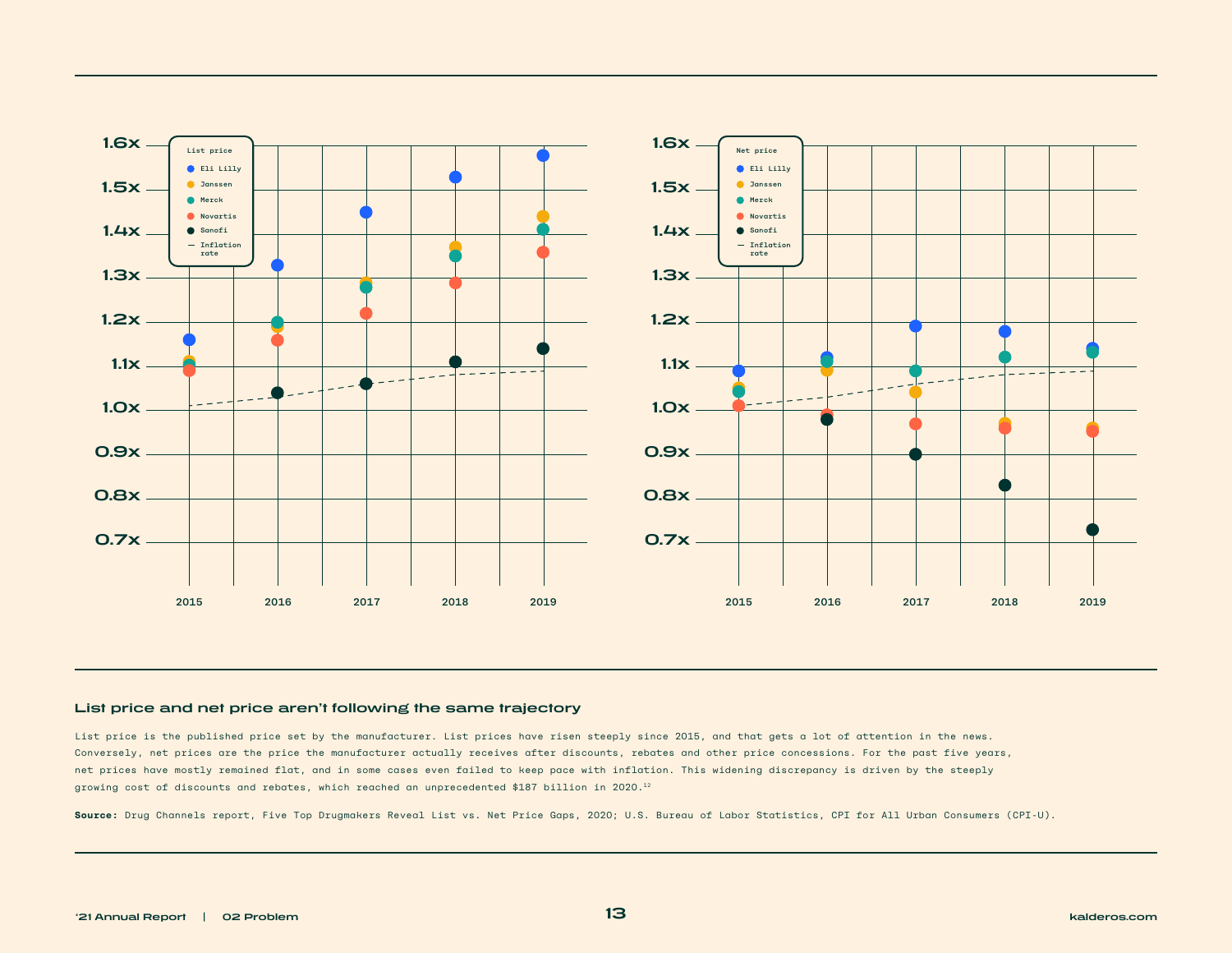

#### **Insulin provides one clear example of a growing gap between list and net prices**

The high out-of-pocket cost of insulin is hugely concerning for many. A recent report published by the bipartisan leaders of the Senate Finance Committee outlined how list prices have risen for insulin, along with commercial rebates. The report describes how the three major pharmaceutical companies that manufacture insulin in the U.S. "blamed [pharmacy benefit managers] PBMs for their demand for ever-higher rebates which has caused them to raise list prices to maintain profitability and patient access."<sup>13</sup> This chart shows how list prices have risen for Humalog, a type of insulin, while net prices declined and out-of-pocket costs also rose. (In this chart, average out-of-pocket cost for insulin is computed based on nine different insulins, including the top five products in terms of Part D spending.)

**Source:** American Diabetes Association, Impact of Higher Insulin Prices on Out-of-Pocket Costs in Medicare Part D, 2020: Eli Lilly and Company: Integrated Summary Report, 2018, 2019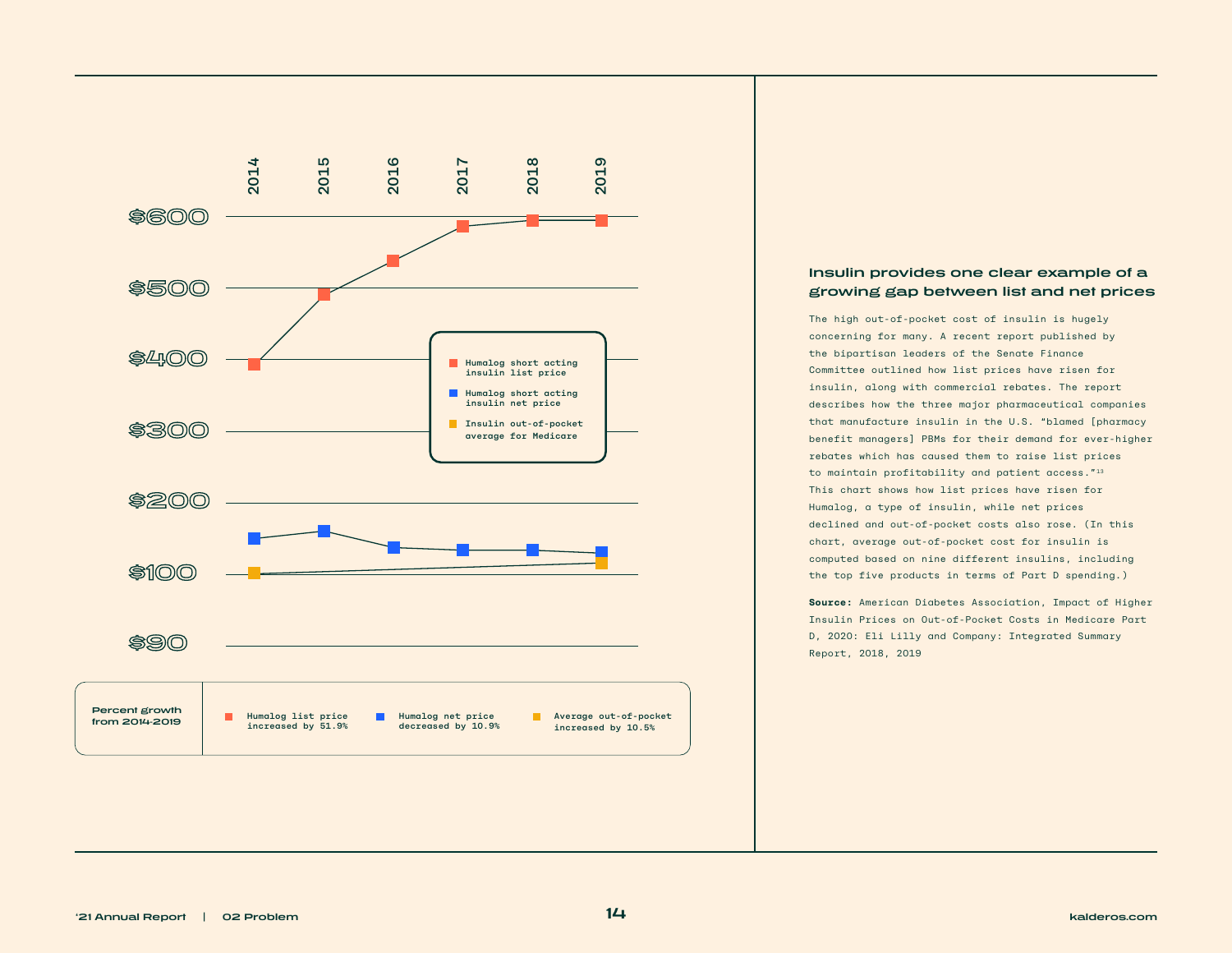## **Misapplied discounts drive up the cost of drugs**

Drugmakers participate in a complex, overlapping network of drug rebates and drug discount programs, both those mandated by laws and those created via private contracts.

This system includes discounts paid to providers, like the federally administered 340B Drug Pricing Program, as well as discounts privately negotiated by group purchasing organizations (GPOs). It includes discounts given to state payers, as in the Medicaid Drug Rebate Program. It includes rebates and other fees paid to pharmacy benefit managers (PBMs) and other payers. It also covers direct patient discounts through co-pay coupon programs. Altogether, these rebates and discounts added up to \$187 billion in 2020.14

Our research shows that misapplied discounts and rebates are rampant. And as the system becomes more complicated, they're a growing problem.

These misapplied discounts — what the industry calls "noncompliant discounts" are causing conflicts between payers, providers and drug manufacturers. With the world focused on overcoming the COVID-19 crisis, these conflicts are causing a lack of trust at a time when we most need our healthcare system to focus on improving the health of patients.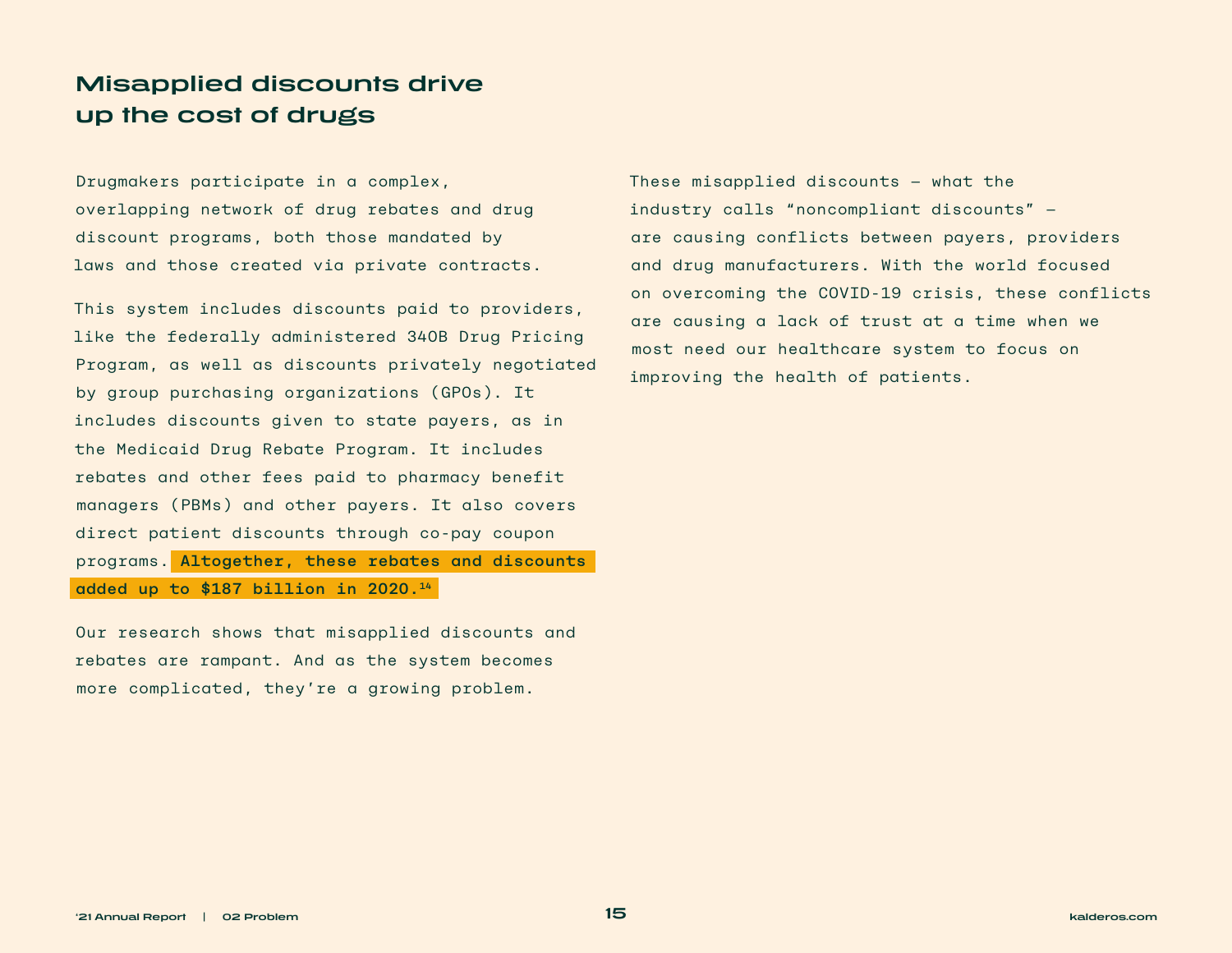

**The 340B Drug Pricing Program, the Medicaid Drug Rebate Program and duplicate discounts**

Since 2016, Kalderos' initial focus has been on the 340B Drug Pricing Program, which represented about \$44 billion in discounts in 2020, and its overlap with Medicaid, which represents another approximately \$37 billion in annual rebates.<sup>15</sup>

Enacted by Congress in 1992 (and substantially expanded in 2010), the 340B program was created to help healthcare safety-net organizations make the most of their resources and fulfill their mission of providing healthcare services to vulnerable communities. Through this program, drug manufacturers agree to make prescription drugs available at deeply discounted prices to qualified providers ("covered entities") to dispense to their own patients.

Congress also specified in the original 340B legislation that manufacturers should not be subject to "duplicate discounts" at

the intersection of Medicaid and 340B, which often serve the same patients. If a drug is purchased at 340B prices, the law says that manufacturers don't have to pay state Medicaid agencies a rebate on that same dispense.

The prohibition on duplicate discounts is designed to protect manufacturers from paying more than the total cost of the drug, a net loss which drives up costs for other patients. But preventing duplicate discounts from happening is largely left up to the covered entities and the states. Unfortunately, despite the best efforts of all parties, dysfunction in the system has made identifying and resolving duplicate discounts an ongoing challenge.

Government agencies responsible for overseeing these discount programs have published similar findings in reports going back years. As recently as January 2020, the non-partisan government watchdog, the Government Accountability Office,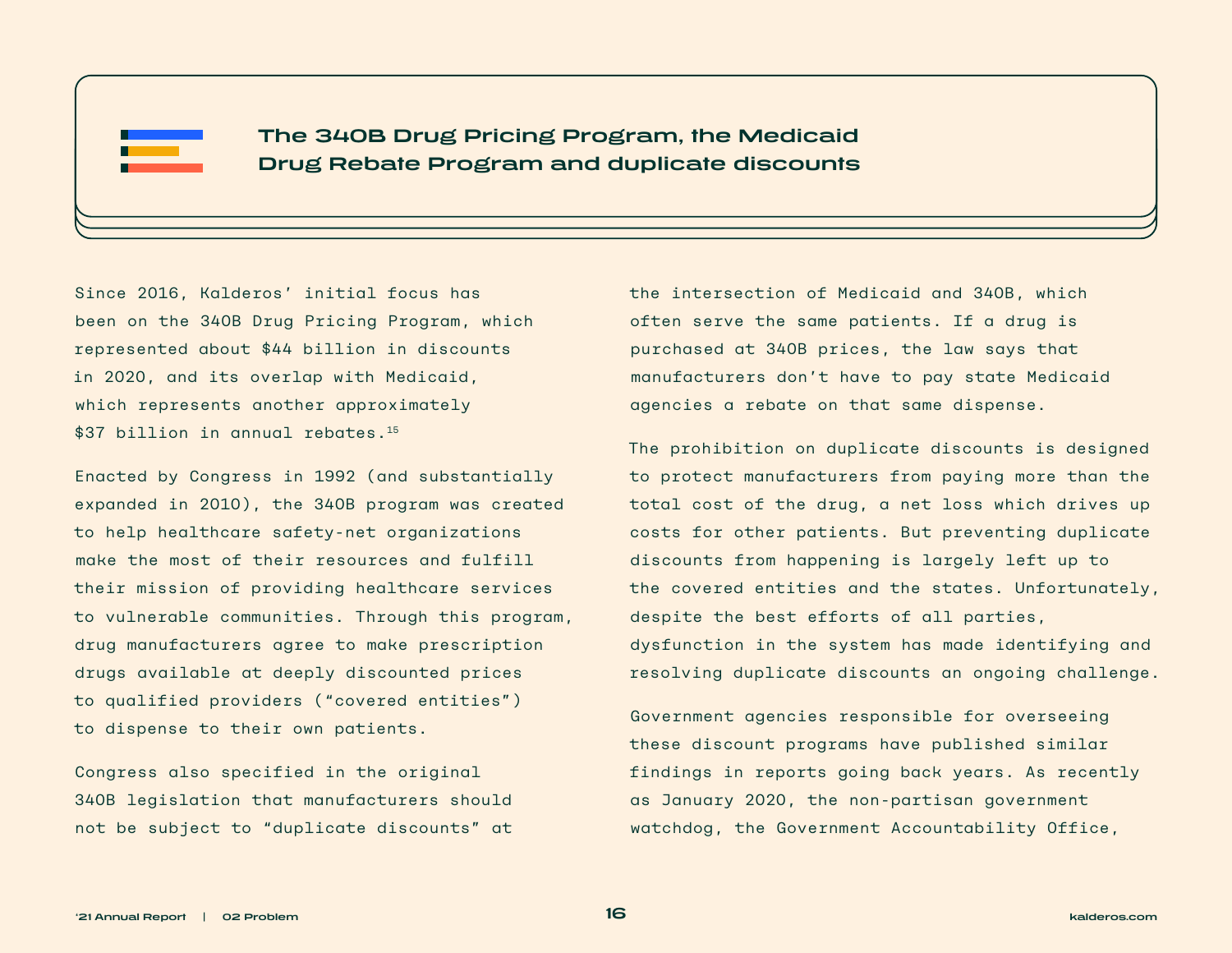released a report titled "340B Drug Discount Program: Oversight of the Intersection with the Medicaid Drug Rebate Program Needs Improvement." According to the GAO report, "limitations in the Department of Health and Human Services' (HHS) oversight… may increase the risk that duplicate discounts occur. …Given these limitations in federal oversight, HHS does not have reasonable assurance that states and covered entities are complying with the prohibition on duplicate discounts."16



#### **As the 340B program grows, the cost of misapplied discounts grows, too**

Kalderos' findings suggest that 3-5% of 340B discounts and Medicaid rebates are duplicates. As the 340B program has grown, the financial impact of duplicate discounts has grown, too. As of 2019, that 3-5% adds up to at least \$933 million in duplicate discounts, potentially as high as \$1.6 billion. Kalderos estimates that around 68% of that stems from Medicaid managed care organizations (MCOs), which contract with state Medicaid agencies to manage healthcare services for beneficiaries on the state's behalf. This is now the most common way that states deliver Medicaid services, but federal regulatory oversight of 340B is focused exclusively on Medicaid fee-for-service (FFS), in which Medicaid reimburses healthcare providers directly.

**Source:** Drug Channels, New HRSA Data: 340B Program Reached \$29.9 Billion in 2019, 2020; Kalderos Internal Data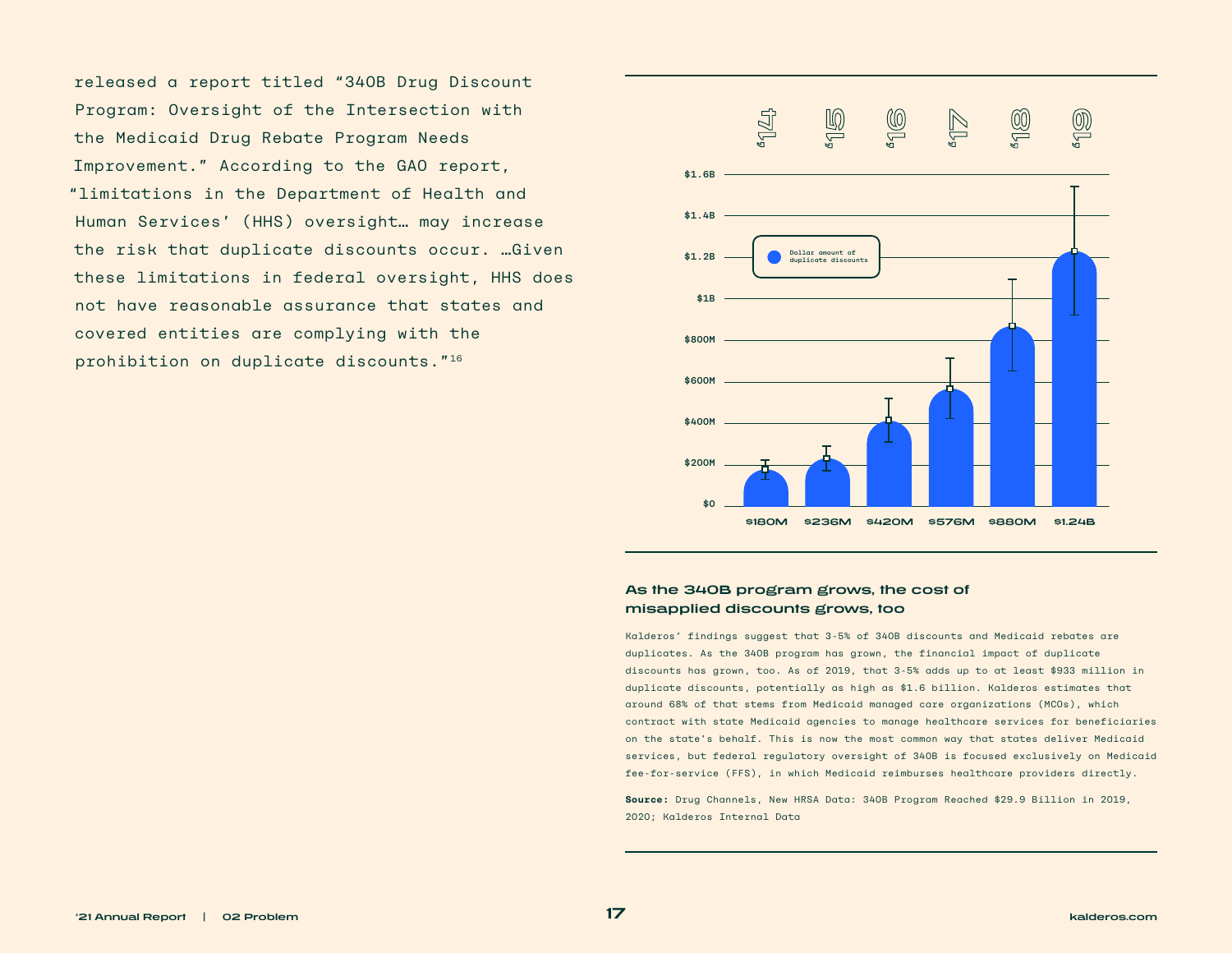<span id="page-17-0"></span>

# **03**

# **Analysis**

The drug channel challenges that make drug discount programs so tough to manage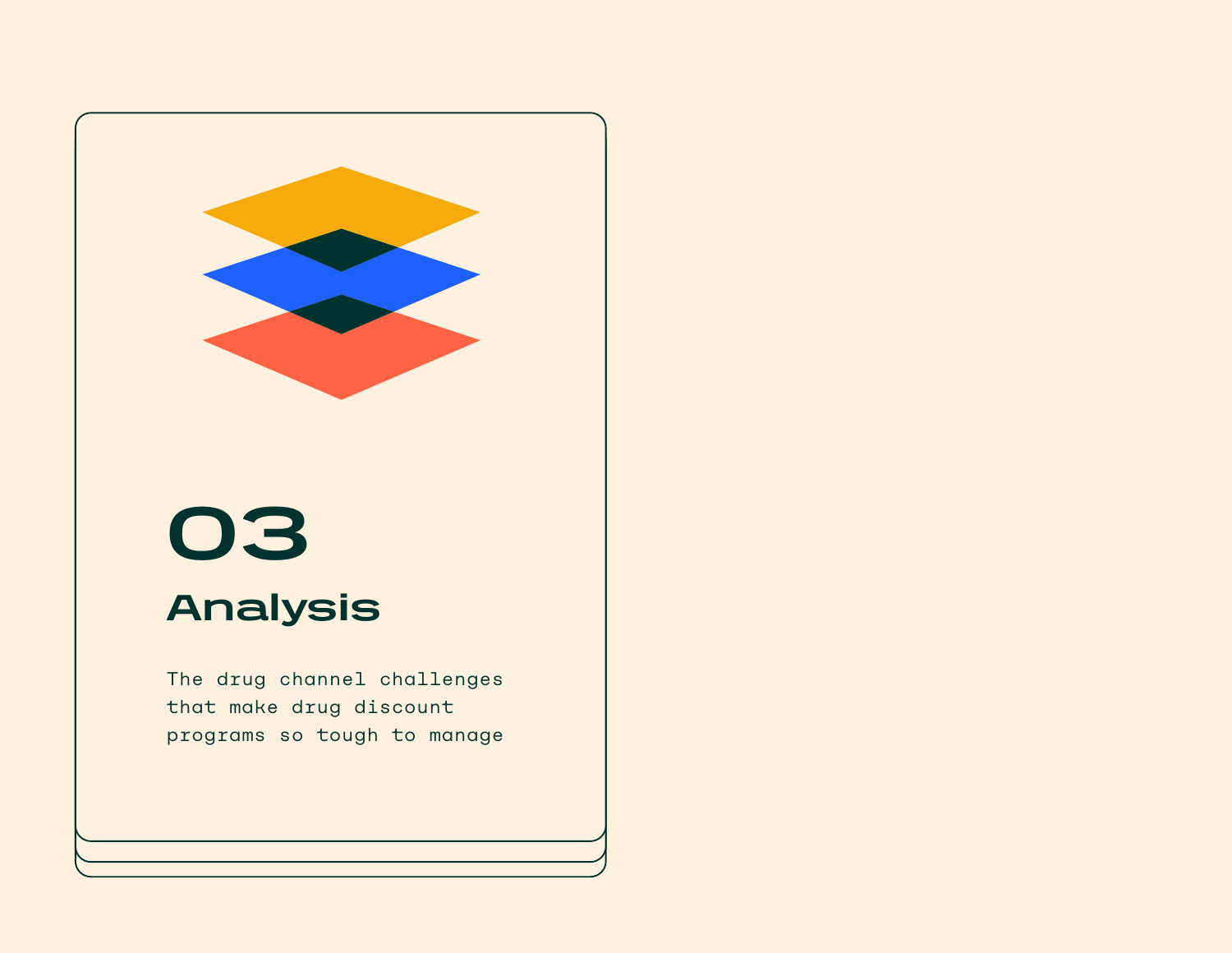### **Dated infrastructure undermines 21st century drug channels**

The drug channel is big, complex and slow to change. Most of the system's existing challenges could be solved with efficient technology. Instead, legacy systems pose ongoing obstacles, which are time-consuming and costly to resolve.

One major source of friction: the fragmented systems burdened with managing data about drug discounts, provided when the pharmacy or provider purchases the drug, and drug rebates, which are determined after the drug is dispensed to a patient. Medicaid, private insurers, healthcare providers and drug manufacturers all have their own formats, systems and invoices. Where drug discount and rebate programs overlap, key identifiers for specific drugs, pharmacies, providers and dispenses are often inconsistent or missing.

When disputes arise, they're typically addressed on a case-by-case basis over phone or email, which is a lengthy, often unproductive process. Resolution is difficult.

Platform technologies can make instant payments and fast communication between manufacturers, pharmacies and providers effortless, yet

industry stakeholders are still relying on legacy systems that turn accurate invoicing into a multiyear project.

## **An inefficient drug channel allows fraud, waste and abuse**

Noncompliance in drug discount and rebate programs is tough to solve partly because it's tough to identify. The flow of funds and data in the drug channel is often inefficient and convoluted, obscuring the source of waste.

When an insured patient fills a prescription, they typically pay a co-pay or co-insurance (along with a health insurance premium for coverage that includes prescription drug benefits). The co-pay goes to the pharmacy, and the PBM also pays the pharmacy. The insurer pays the PBM. The pharmacy pays a drug wholesaler. The wholesaler pays the manufacturer. The manufacturer may pay the PBM a rebate, and the PBM may also pay some of that rebate back to the payer or employer.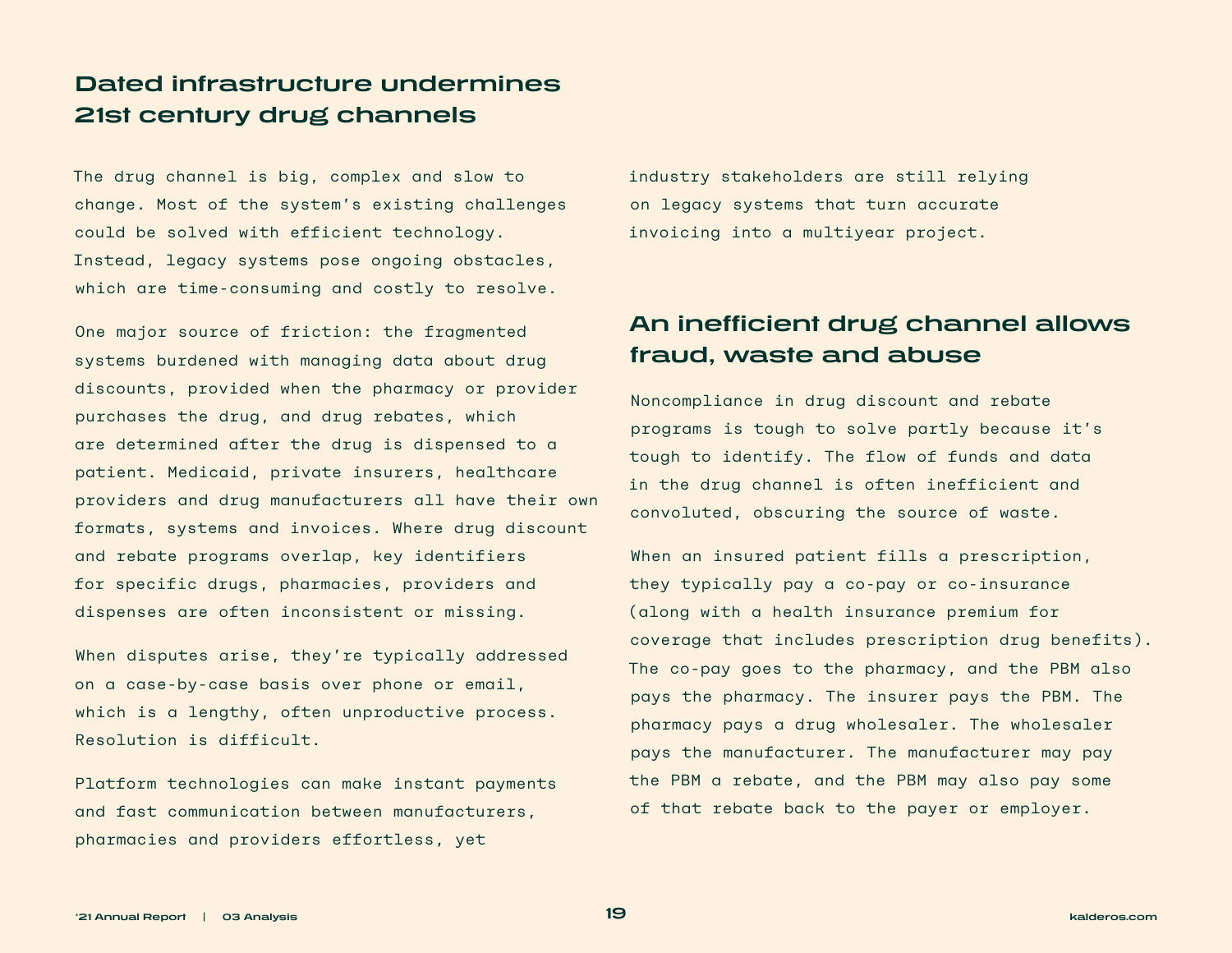

All for just one prescription.

Factor in the complex matrix of drug discount and rebate programs, including 340B, Medicaid, Medicare Part D rebates, co-pay coupon cards, patient assistance programs and more, and things get even more complicated.

The patient only knows what they pay at the pharmacy counter, and has little way of untangling the complex web of contracts and pricing structures underlying it. Even players in the drug channel have little insight into the network as a whole. So, when fraud, waste and abuse occur, it's difficult to identify. And the patient, who is most harmed by this dysfunction due to its impact on their prescription drug costs, has the least visibility into what's causing it.

To uncover the waste in the system, first

it has to be visible.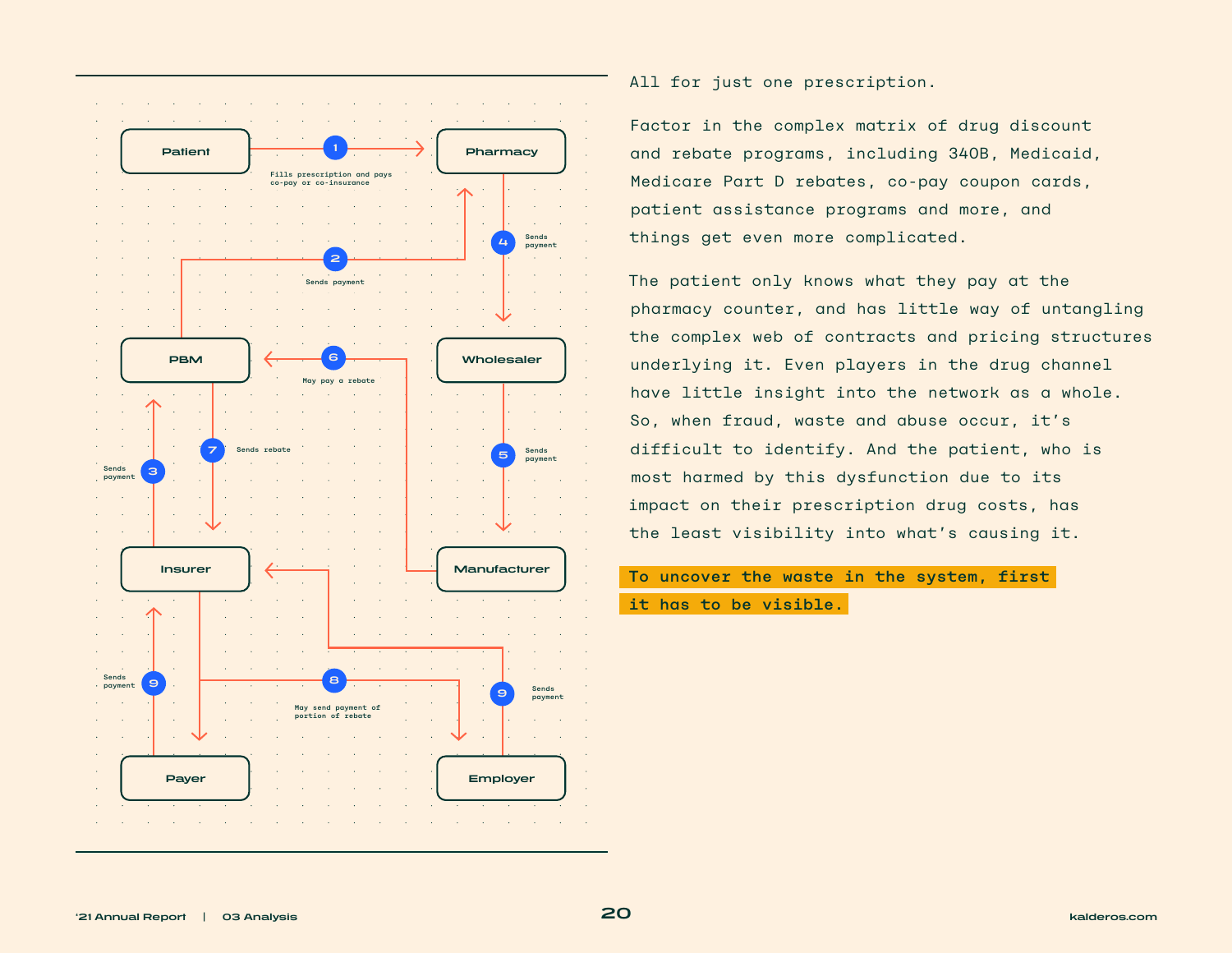

**How systemic inefficiencies in the drug channel also lead to challenges in 340B**

The 340B Drug Pricing Program is weakened by many of the issues that plague the pharmaceutical supply chain as a whole. These problems are precisely why the program does not always run as intended.

Dated technology, inadequate infrastructure and incompatible systems hamper clear communication between covered entities and state Medicaid offices, leading both parties to request a discount on the same dispense. Without transparent data, manufacturers can't identify these duplicates either.

The convoluted flow of funds also impedes transparency. Covered entities make their deeply discounted drug purchases from a wholesaler, buying by the package. The wholesaler then sends the manufacturer a chargeback for the difference between their purchase price and their sale price. When the manufacturer receives this chargeback, it doesn't have any information about where or how the 340B drugs were dispensed.

Middlemen in the 340B supply chain are also taking a cut, as they are throughout the system as a whole (as of 2015, more than 40% of patient spending on pharmaceuticals went not to drug companies, but to supply chain intermediaries<sup>17</sup>). One example: contract pharmacies, who partner with covered entities to dispense discounted 340B drugs to eligible patients. Around 30,000 contract pharmacies now participate.

Covered entities and their patients rely on these pharmacies to ensure access to needed medicines, but the growing power of contract pharmacies means they can charge increasingly high fees on each dispense. That means that some of the 340B savings aren't going to patients or providers — the intended beneficiaries of the program — but to shareholders at big pharmacy chains like Walgreens and CVS.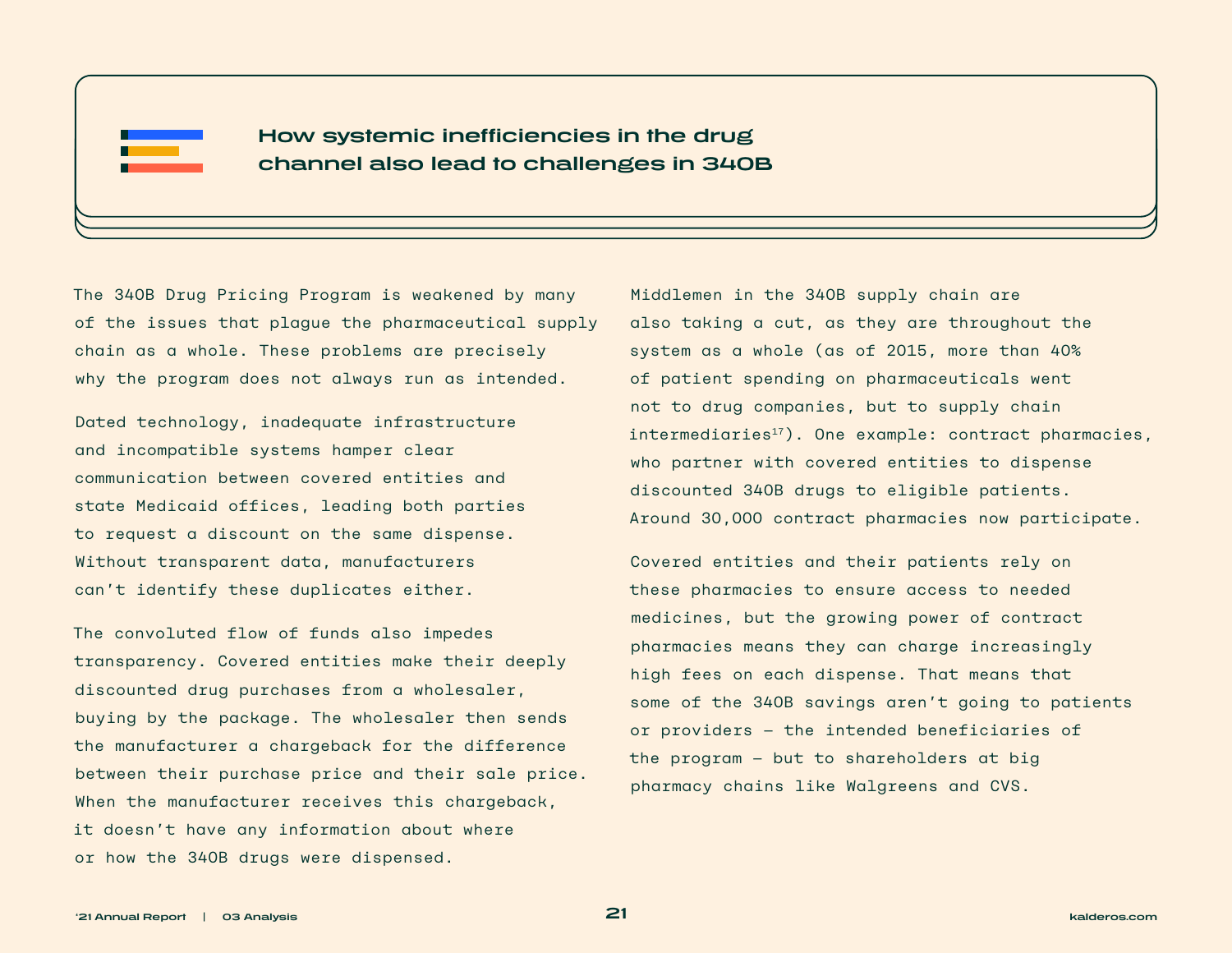<span id="page-21-0"></span>

# **04 Solution**

The tech-enabled solution to systemic inefficiencies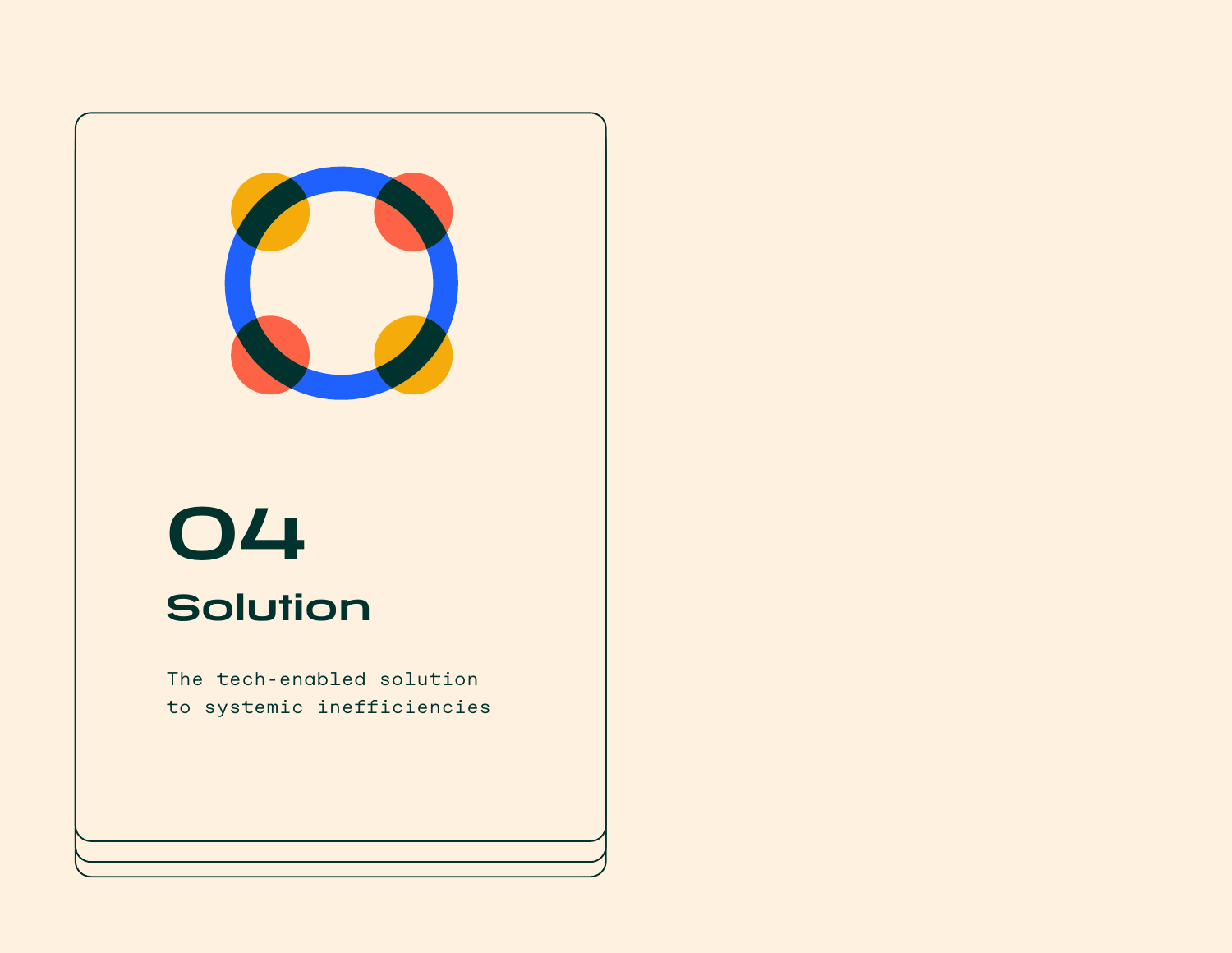## **How multi-sided platforms are set to transform the business of healthcare**

An innovative technological infrastructure that enables communication and enhances transparency can solve the drug channel's challenges, resolving the systemic inefficiencies that have made drugs unaffordable for the patients who need them most.

#### That technological solution: the multi-sided

platform. A multi-sided platform is built to connect two or more interdependent user groups, minimizing transaction costs in a market. It acts as a central mediator whose robust infrastructure enables direct interactions that would otherwise be impossible.

In our day-to-day lives, multi-sided platforms such as Uber and Lyft have fundamentally altered urban transportation around the world. Airbnb has changed the way we travel and explore new places, and Amazon has altered the retail landscape by connecting sellers and buyers. These are just a few examples.

Less visibly, but just as importantly, multisided platforms are transforming the business of healthcare, enabling transparency and efficiency in a highly complex and fragmented market. A few examples include CoverMyMeds, SureScripts and Teladoc. These promising platforms are already helping weed out wasteful healthcare spend. Inspired by this vision, investment in digital health platforms soared 420% between 2017 and 2020.18

To solve the systemic inefficiencies in the drug channel, Kalderos created a multi-sided platform for Drug Discount Management. This is a pivot point for patients. We're building the infrastructure to make drugs more affordable for patients, and ultimately ensure more discounts directly benefit patients.

# **The Kalderos platform utilizes machine learning, predictive technology and other tools from data science**

The Kalderos platform is built with a blend of traditional and emerging technology, augmented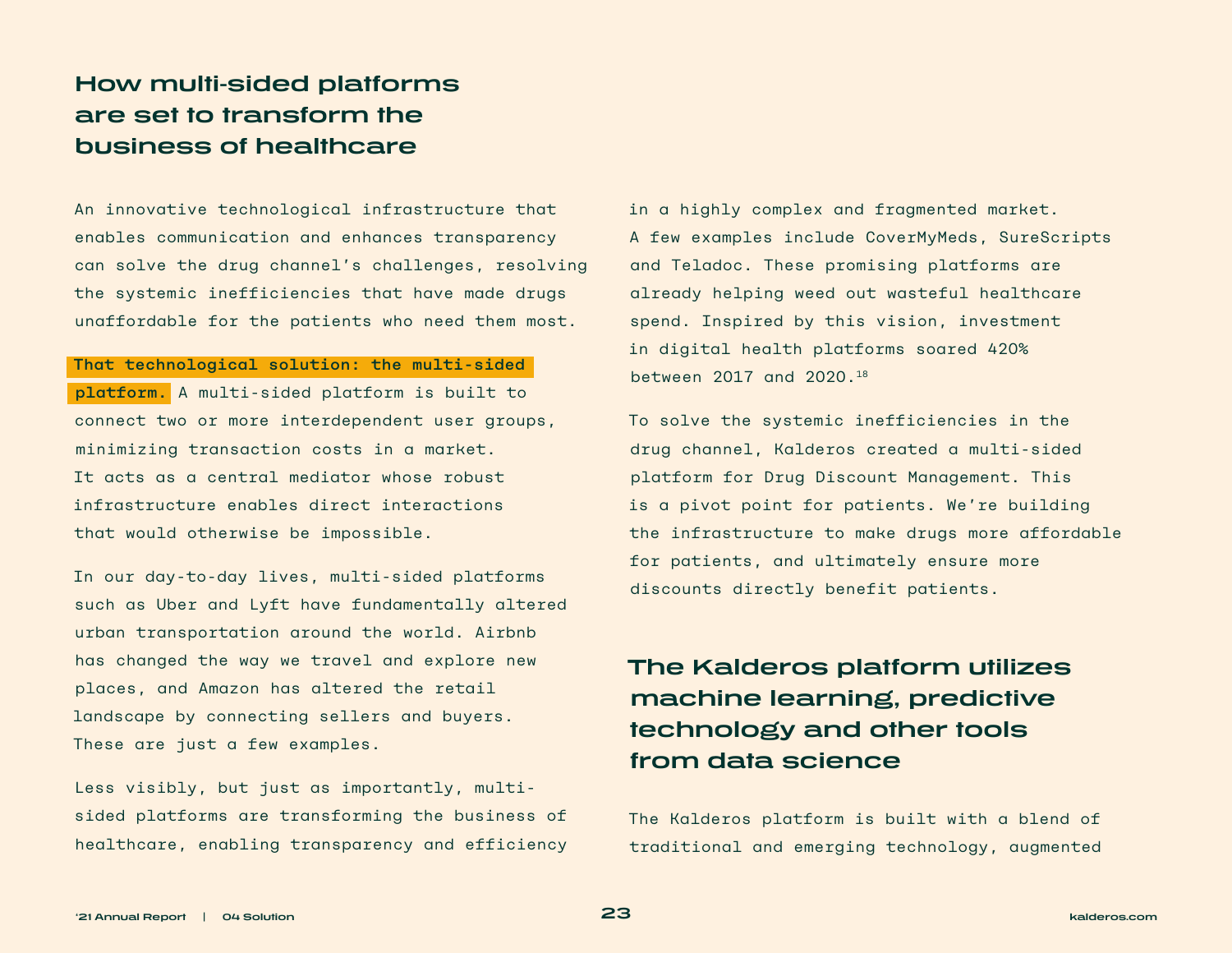with machine learning and tools from data science. Using predictive algorithms to analyze proprietary data sets, this approach reveals powerful, actionable insights, not just about compliance in drug discount programs, but about the health of the drug distribution system as a whole.

This platform is already making an impact on the 340B space. One key insight that drove our approach from the beginning: because of data integrity and data compatibility issues, only 340B covered entities have the full picture on their dispenses. So, we went directly to our 340B partners to get their insights on more than half a million claims. With their assistance, we've assembled the nation's largest dataset of noncompliant discounts.

Our 340B solutions apply machine learning to these patterns to identify the complex interactions that indicate a likelihood of misapplied and noncompliant discounts. The predictive abilities of these tools are unlike any other organization's approach, enabling Kalderos to identify misapplied discounts that other solutions miss.



#### **Kalderos' fast-growing network of covered entity partners**

Kalderos works with a rapidly expanding network of safety-net healthcare providers. The majority of 340B covered entity hospitals are now Kalderos Review users. As of 2020, we're also collaborating with more than 1 in 4 covered entity health centers.

**Source:** HRSA Office of Pharmacy Affairs; Kalderos Internal Data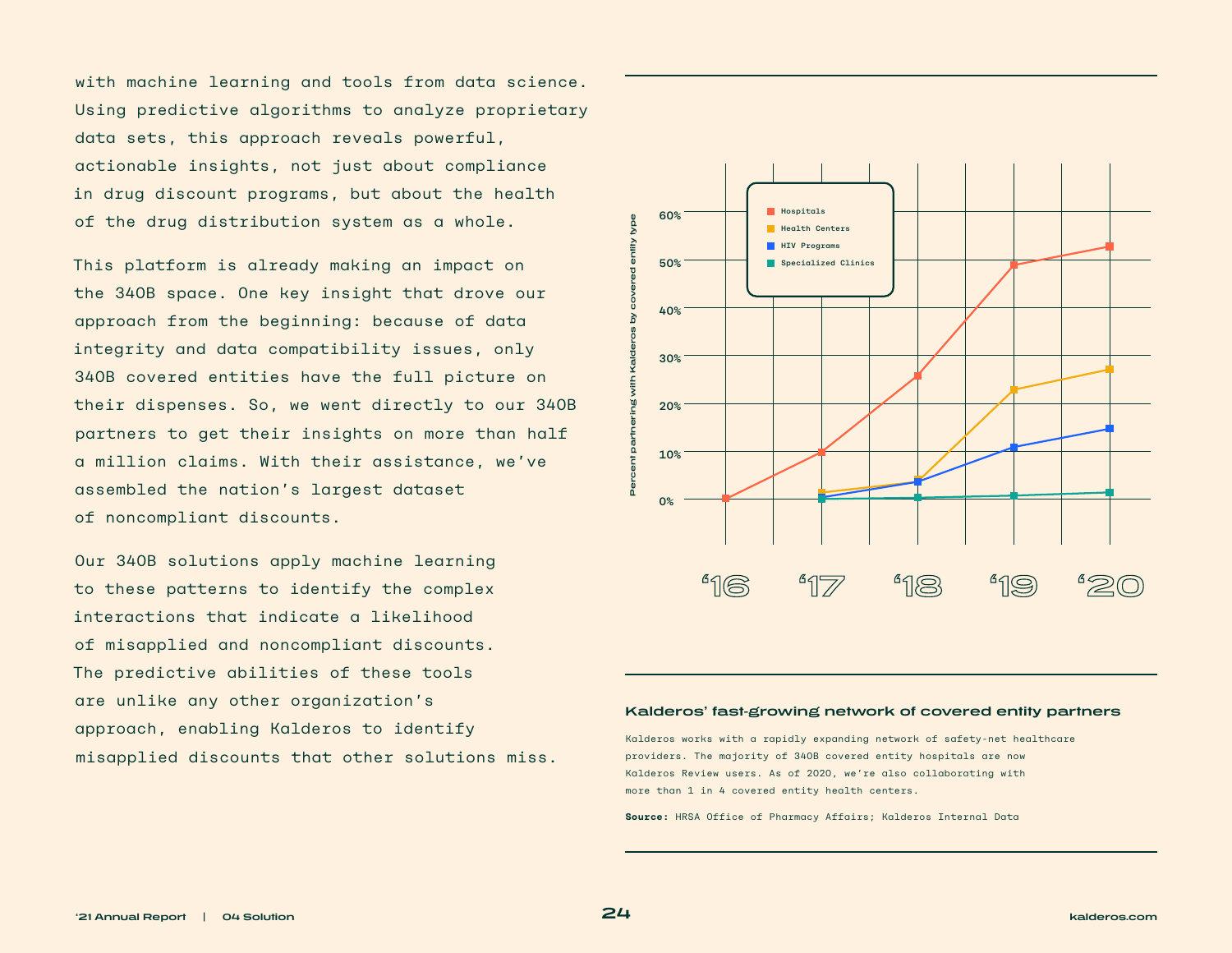

#### **Misapplied discounts verified by covered entity partners since 2016**

Since Kalderos launched in 2016, our covered entity partners have used the Kalderos Review tool to verify a total of \$64 million in duplicate discounts between Medicaid and 340B. Their efforts have an impact far beyond the dollar amount; by identifying why and where duplicate discounts happen, Review users are helping every stakeholder in 340B build more robust and sustainable systems.

**Source:** Kalderos Internal Data

# **For the Kalderos platform, strong stakeholder relations form a lasting foundation**

Key to Kalderos' approach: supporting the needs of all stakeholders. The Kalderos platform is designed to connect and equalize relationships across the drug channel, bringing fairness and equity while balancing the needs of all stakeholders.

In developing our platform solutions for 340B, we came to the table with that same spirit of collaboration and support. We led meaningful conversations with every kind of stakeholder in the 340B program: covered entities, drug manufacturers, pharmacists, third party administrators, Medicaid officials, and, most importantly, patients.

We continually make improvements based on input from our partners. Thanks to their honest and transparent feedback, we continue to learn more about the challenges in the system, and how to solve them — giving everyone the ability to focus less on administering a complex, fragmented system and more on the health of patients.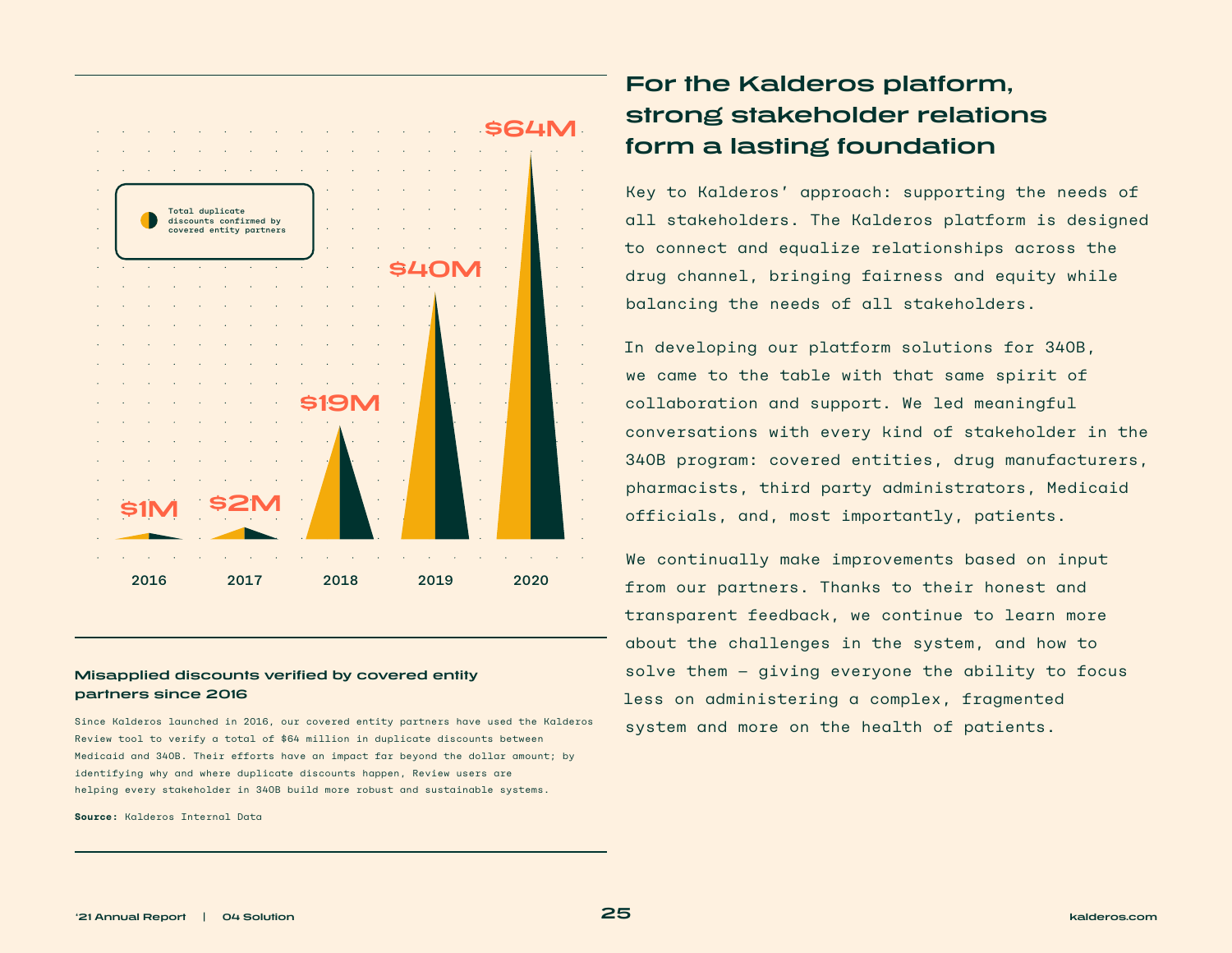

#### **Kalderos has built relationships with Medicaid agencies in 49 states**

Kalderos works with states to resolve duplicate discounts between 340B and Medicaid. As of 2020, nearly every U.S. state (as well as D.C.) has collaborated with Kalderos to identify and correct misapplied discounts.

**Source:** Kalderos Internal Data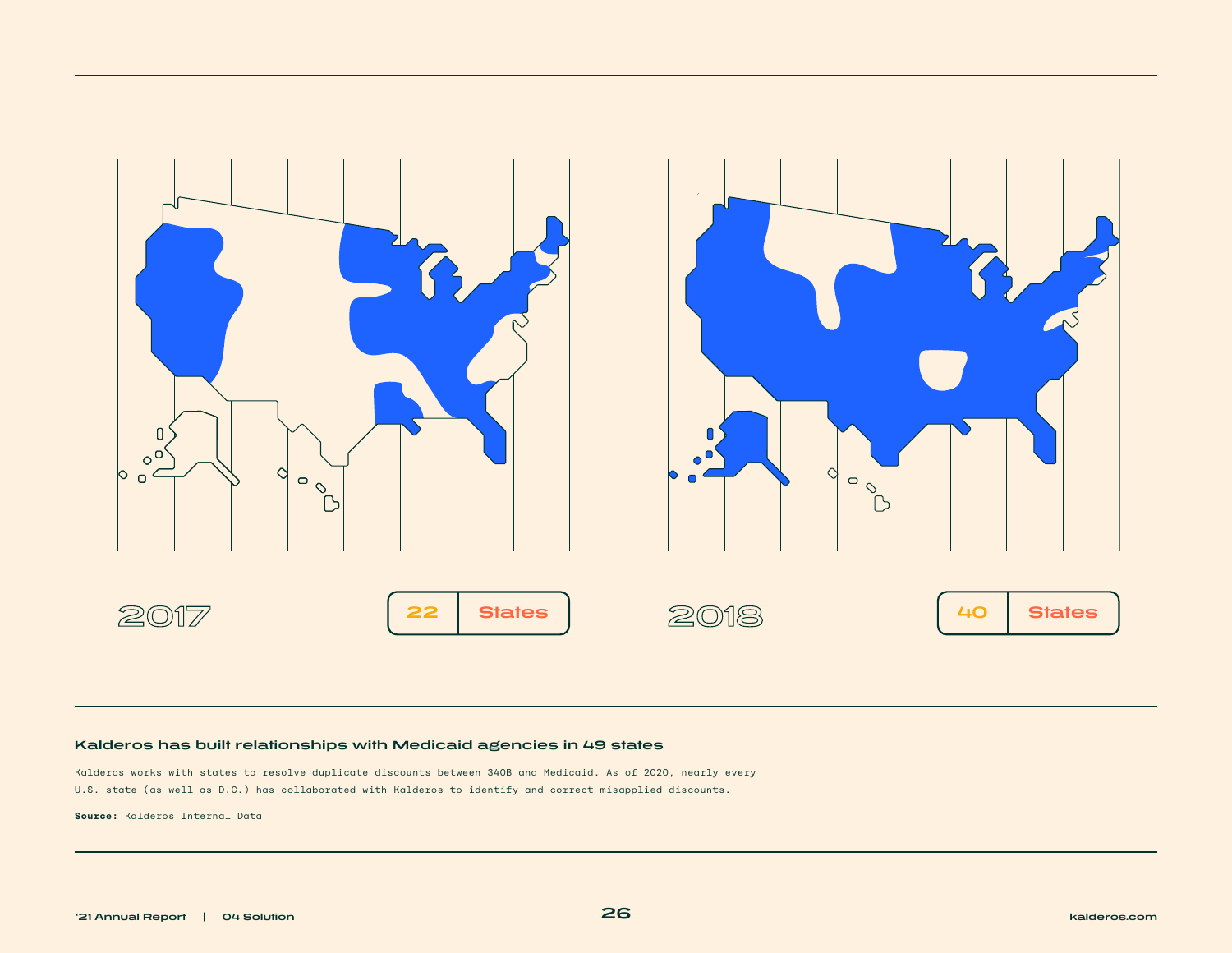

#### **Kalderos has built relationships with Medicaid agencies in 49 states**

Kalderos works with states to resolve duplicate discounts between 340B and Medicaid. As of 2020, nearly every U.S. state (as well as D.C.) has collaborated with Kalderos to identify and correct misapplied discounts.

**Source:** Kalderos Internal Data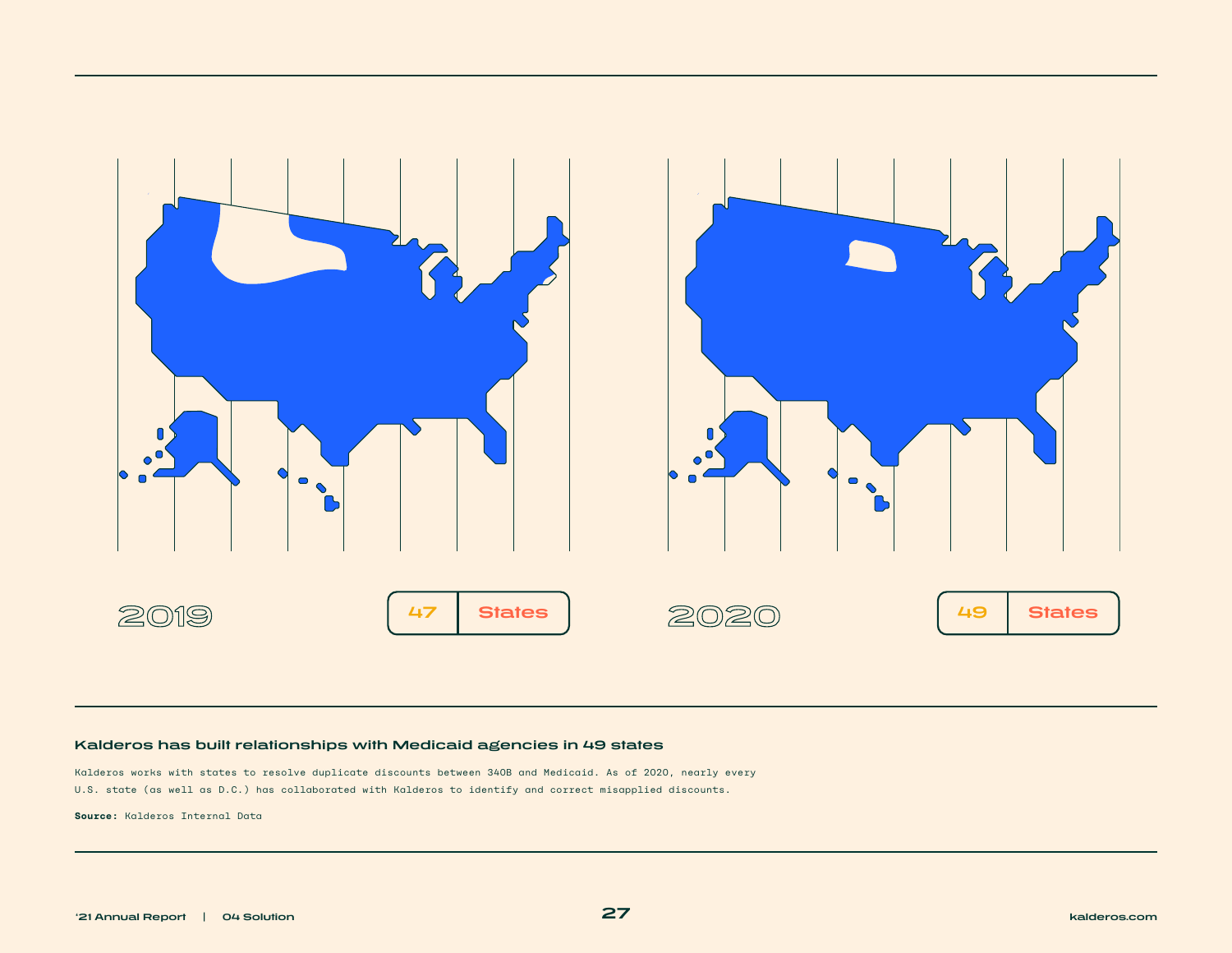

**How Kalderos platform solutions bring transparency, efficiency and cost savings to 340B**

Today, Kalderos solutions are primarily focused on identifying and resolving noncompliance at the intersection of Medicaid and 340B, and giving drug manufacturers the tools they need to ensure they fulfill their responsibilities to both programs. Built on our first-of-its-kind multi-sided platform for Drug Discount Management, these solutions include Discount Monitoring and 340B Pay.

- **1.** Discount Monitoring enables manufacturers and covered entities to work together to identify and resolve historical instances of noncompliance.
- **2.** 340B Pay enables manufacturers, covered entities and Medicaid agencies to work together to effectuate 340B discounts compliantly and efficiently, granting visibility to all stakeholders in the process.

Kalderos' 340B platform solutions were built from the ground up to support the needs of every stakeholder in 340B, ensuring that discounts are paid accurately and on time. Through focus group testing and pilot studies, we've built a platform that is convenient, transparent and easy to use.

**7 in 10 providers said that: "Kalderos solutions enable collaboration with manufacturers on good faith inquiries"**

**7 in 10 providers agreed that: "Kalderos has a helpful customer support team that understands my needs"**

**2 in 3 providers said: "Kalderos makes my good faith inquiries workflow easier19"**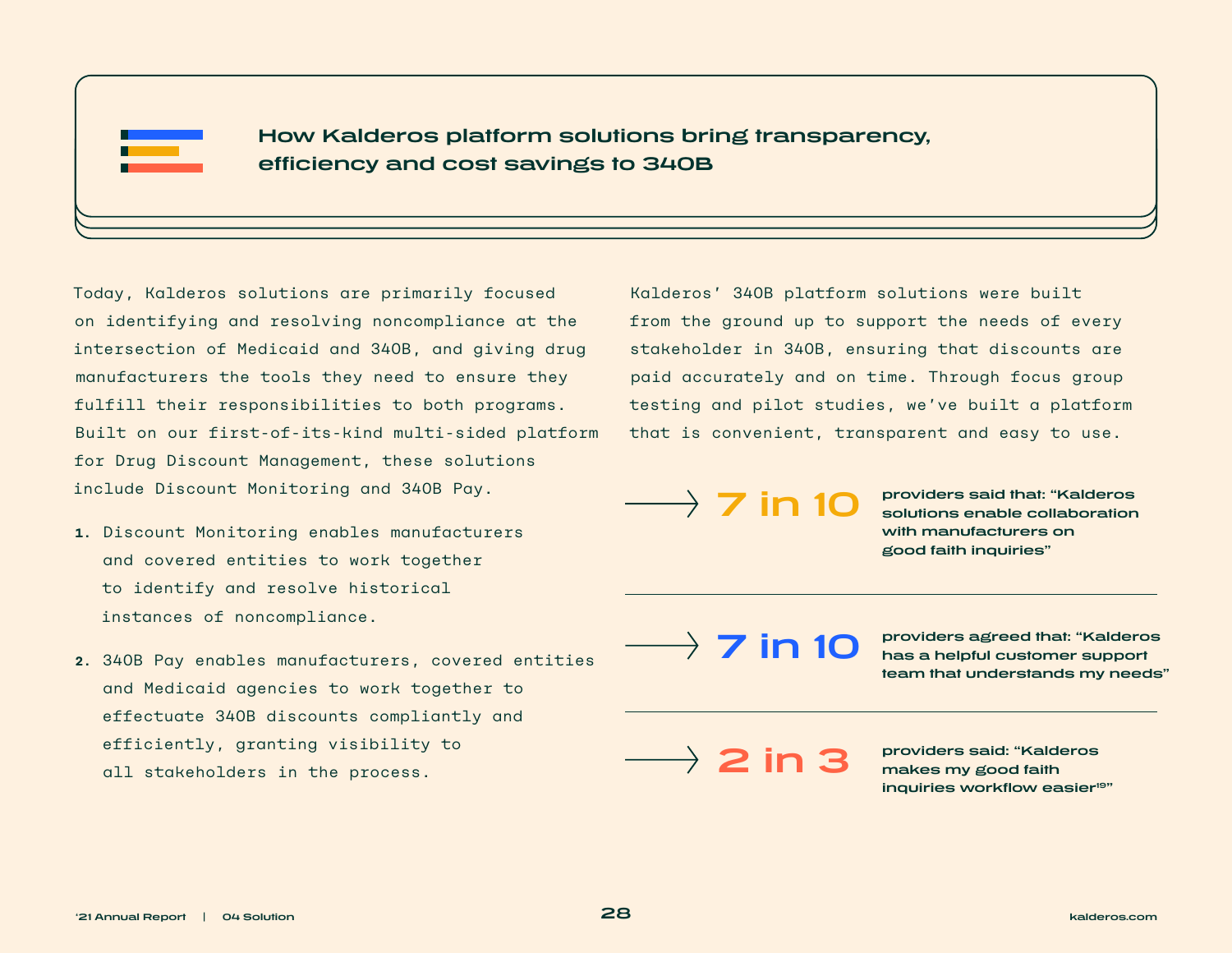# **||**<br>Whe

When it comes to up-to-date information on 340B program audits, Kalderos is the site you want to rely on. I have found their platform to be user friendly and their attention to customer service is commendable."

#### **Monica Rios**

Director of Social & Community Programs Frederiksted Health Care, Inc.

**"** I was happy to learn that manufacturers, Kalderos and covered entities can support the intent to reduce / avoid / protect against duplicate discounts. They (Kalderos) are leaders in the field that wish to preserve the intent of the 340B program and ensure a health center is able to continue to provide access and affordability to the patients or communities they serve."

#### **FQHC**

Pennsylvania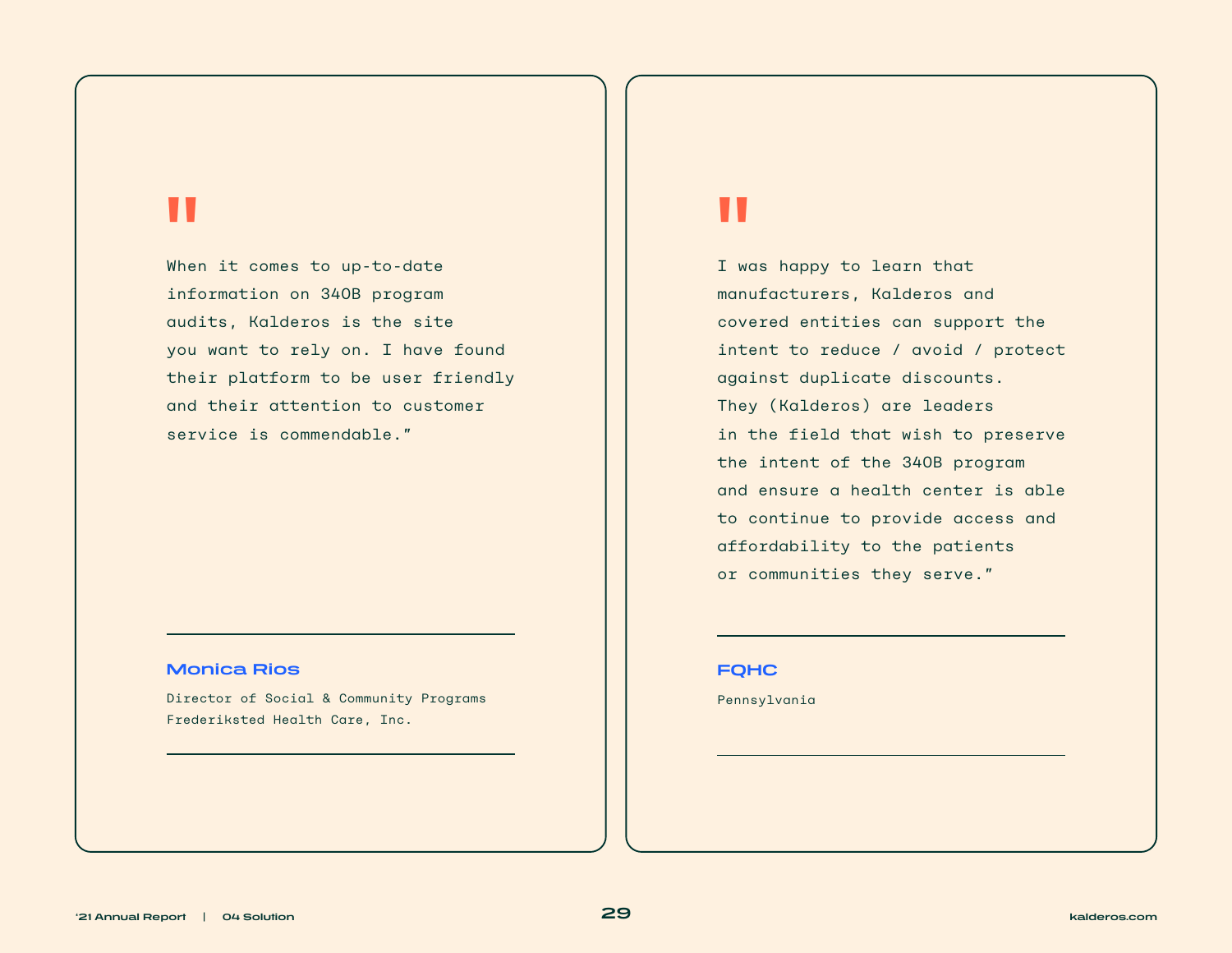<span id="page-29-0"></span>

# **05 Outlook**

What's next for the Kalderos platform, and the business of healthcare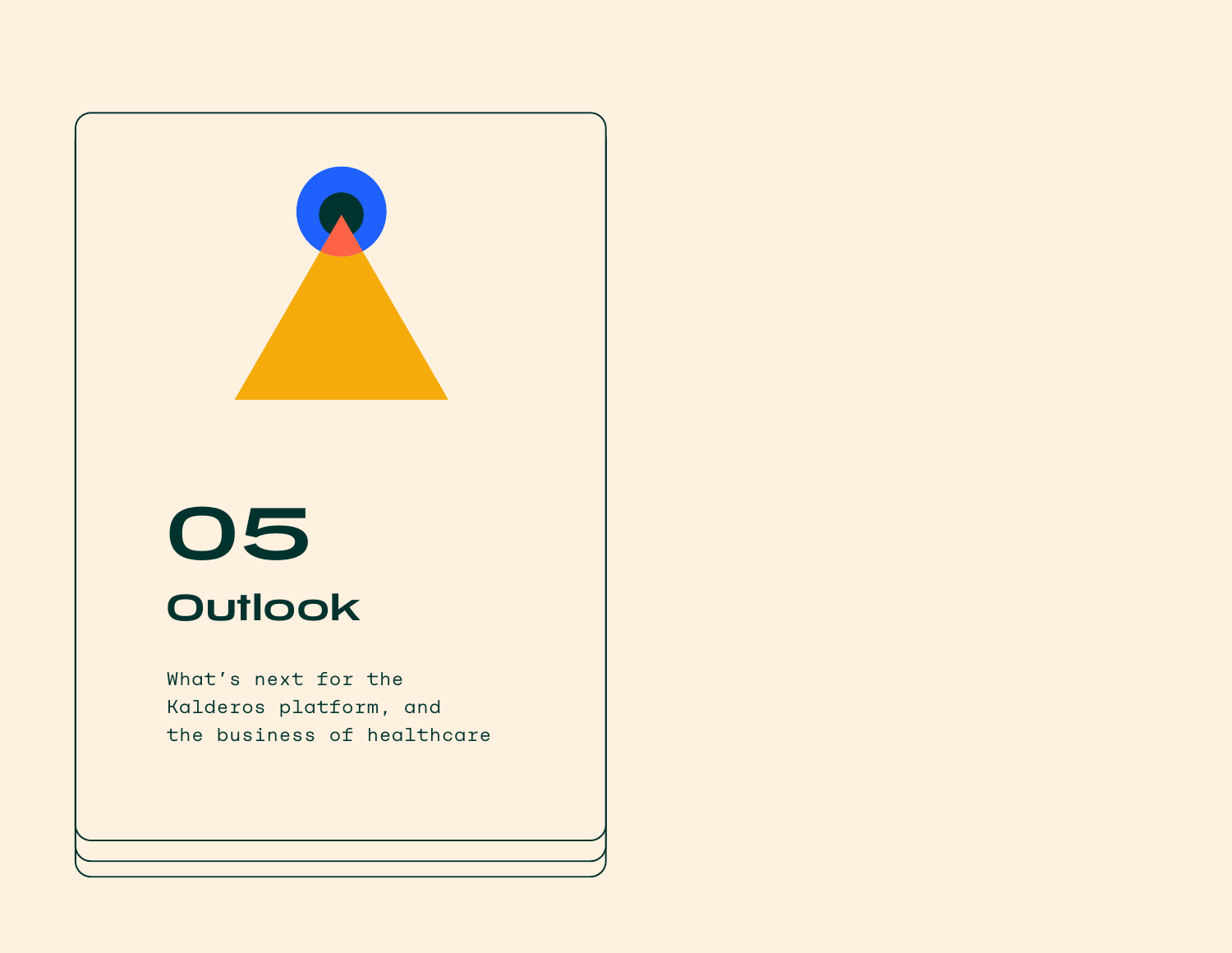### **We are redefining how the business of healthcare performs**

The endemic issues in the U.S. healthcare system are challenging ones. They're not going to be resolved overnight. But Kalderos is committed to building unifying technological solutions that bring transparency, trust and equity to the entire healthcare community.

In 2021 and beyond, we're bringing solutions and tools that will support other drug discount programs using the same data-driven, tech-enabled, transparency-minded approach that we brought to 340B.

Our company roadmap is built on a vision of replacing chaos and confusion with simplicity and efficiency, bringing healthcare's stakeholders together, and empowering everyone to spend less time on paperwork and more time delivering value to patients.

What that vision looks like in practice:

**•** Connecting all stakeholders to reduce waste. When communication is simple, streamlined and efficient, and essential data and record keeping is transparent to all, everything works better, and patients win.

**•** Simplifying the number of connections between stakeholders. Right now, the complicated chain of intermediaries hinders the flow of data and the flow of funds. But Kalderos' technological solutions can enable seamless financial transactions surrounding both prescription drugs and other healthcare-related goods and services, removing friction for providers, payers and patients.

## **We are empowering healthcare to focus on patients**

In 2020, Kalderos raised \$28 million in Series B funding. A few months later, Aneesha Mehta, a healthcare expert at Bain Capital Ventures, wrote in support of our vision:

"Stakeholders have sought disruptive solutions to solve discount program challenges for years, yet nothing to date has solved the underlying transparency flaws. … They are services that support single parties, not platforms that improve the whole ecosystem, and often they add rather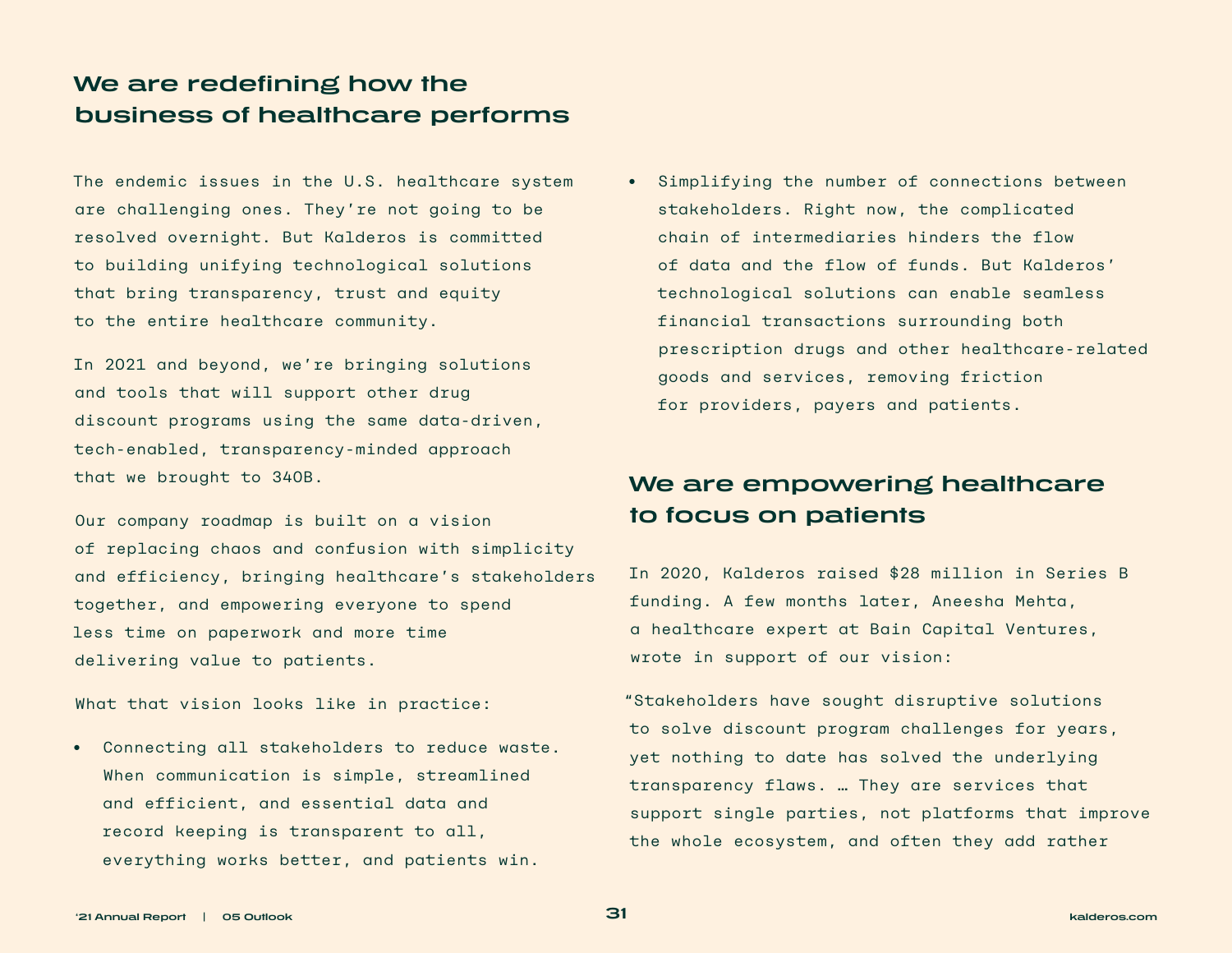than subtract complexity as more players enter the space. We've all seen the benefits of platforms in other industries, and it's time healthcare innovators, and more importantly, patients, reaped these benefits as well. We couldn't be more excited to partner with Kalderos as they launch 340B Pay, bring transparency to drug discount programs, and work tirelessly to lower the cost of healthcare for patients."<sup>20</sup>

## **We are scaling rapidly to execute on our goals**

With the confidence of our investors behind us, Kalderos is scaling rapidly. Since June 2020, we've welcomed more than 65 new employees to the team, growing the company from 43 to 110. Our growth isn't just in numbers. We're also focused on building a bold, inspired, collaborative team and a joyful, results-focused company culture so that we can thrive in the long term.

Through every new day and every new hire, we get closer to executing on our big picture goal: redefining how the business of healthcare performs, so the patient comes first.



#### **Kalderos' expanding coverage of prescription drugs reimbursed by Medicaid**

With rapid growth over the past 4 years, Kalderos now provides Discount Monitoring solutions to some of the top drug manufacturers. Our manufacturer partners now account for around a quarter of all Medicaid drug spend. We anticipate this dynamic trajectory will continue.

**Source:** CMS, State Drug Utilization Data; Kalderos Internal Data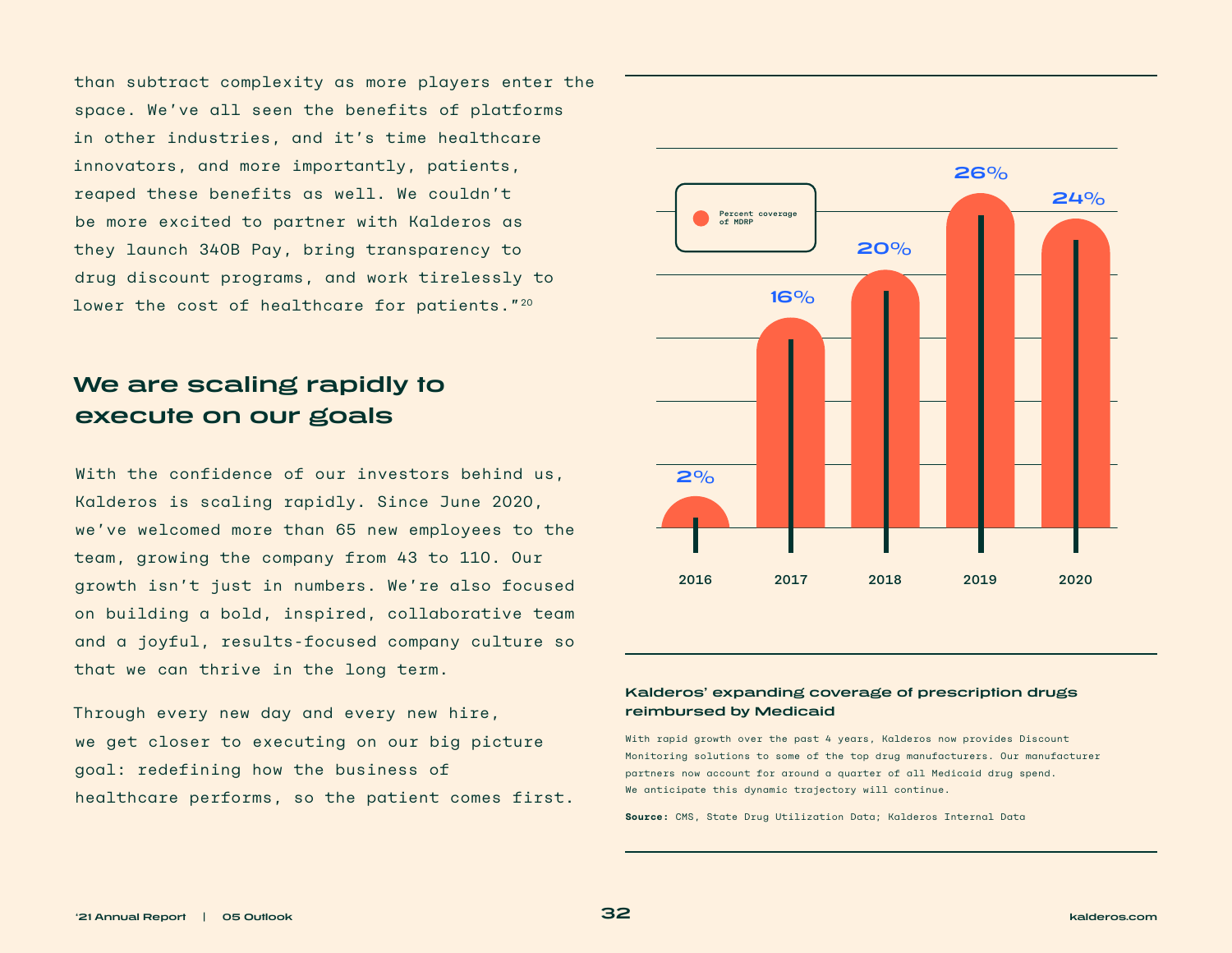

In 2021, we're introducing even more provider-friendly features to our platform solutions for 340B.

Through our process of continuous feedback and collaboration with safety-net healthcare providers, we've stayed focused on ensuring that our 340B solutions are simple, easy and rewarding to use, easing the burden of compliance.

Based on provider needs, we're building out our 340B solutions to enable easier third party integrations, facilitate dispute resolution, improve provider cash flow and speed partner implementation.

The Kalderos platform is designed to serve as the foundation for other innovations. Our product roadmap is just the beginning; the value of a platform is its flexibility to grow, change and expand as the needs of the market change. We look forward to growing and changing too as we pursue our mission to redefine how the business of healthcare performs.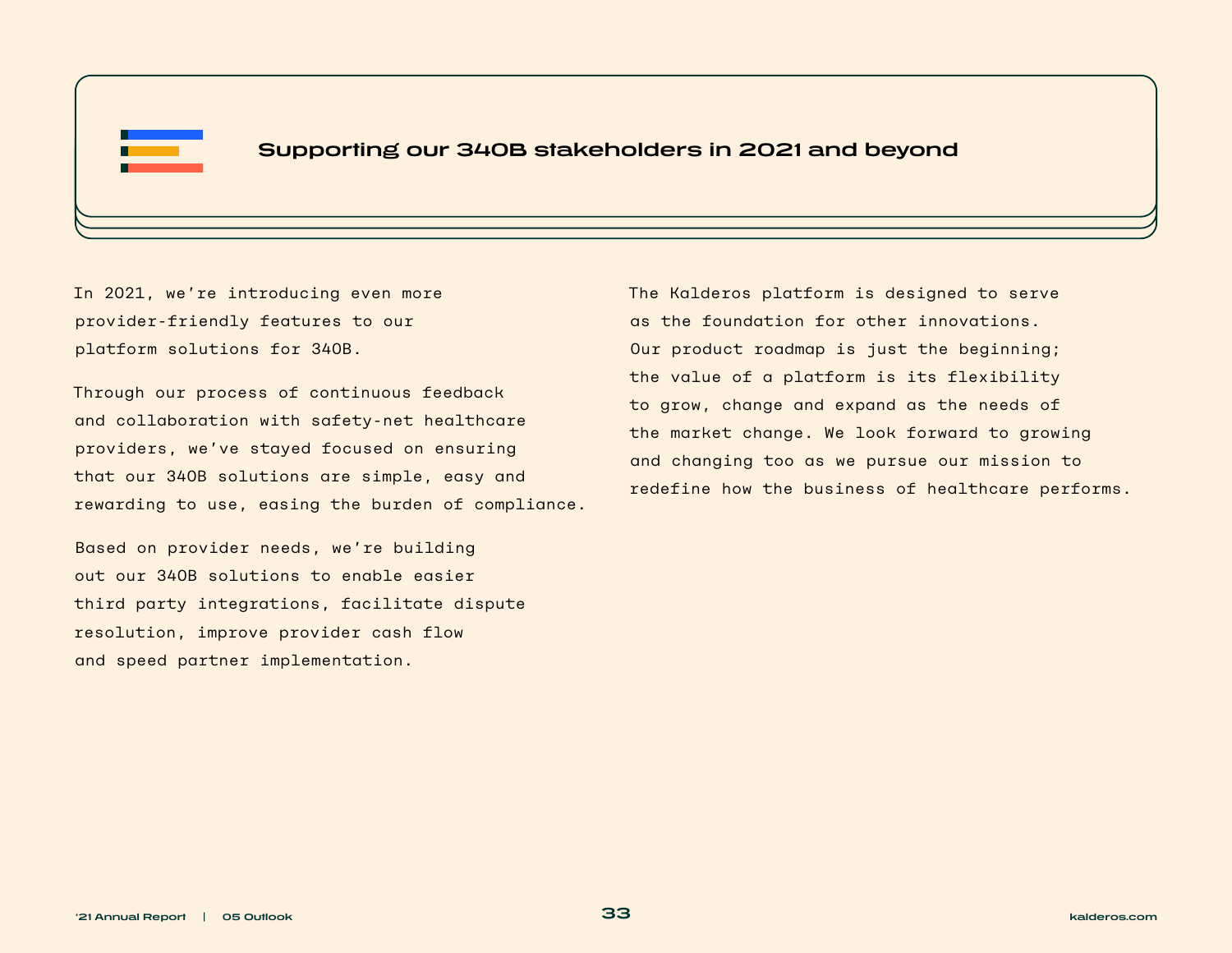#### **Footnotes**

1 Ashley Kirzinger, Lunna Lopes, Bryan Wu, Mollyann Brodie. "KFF Health Tracking Poll – February 2019: Prescription Drugs." KFF. March 1, 2019. [https://](https://www.kff.org/health-costs/poll-finding/kff-health-tracking-poll-february-2019-prescription-drugs/) [www.kff.org/health-costs/poll-finding/kff-health](https://www.kff.org/health-costs/poll-finding/kff-health-tracking-poll-february-2019-prescription-drugs/)[tracking-poll-february-2019-prescription-drugs/](https://www.kff.org/health-costs/poll-finding/kff-health-tracking-poll-february-2019-prescription-drugs/)

- 2 National Center for Health Statistics. "Therapeutic Drug Use: Prescription Drug Use." Centers for Disease Control and Prevention. [https://www.cdc.](https://www.cdc.gov/nchs/fastats/drug-use-therapeutic.htm) [gov/nchs/fastats/drug-use-therapeutic.htm](https://www.cdc.gov/nchs/fastats/drug-use-therapeutic.htm)
- 3 "NHE Fact Sheet." Centers for Medicare & Medicaid Services. [https://www.cms.gov/Research-Statistics-](https://www.cms.gov/Research-Statistics-Data-and-Systems/Statistics-Trends-and-Reports/NationalHealthExpendData/NHE-Fact-Sheet)[Data-and-Systems/Statistics-Trends-and-Reports/](https://www.cms.gov/Research-Statistics-Data-and-Systems/Statistics-Trends-and-Reports/NationalHealthExpendData/NHE-Fact-Sheet) [NationalHealthExpendData/NHE-Fact-Sheet](https://www.cms.gov/Research-Statistics-Data-and-Systems/Statistics-Trends-and-Reports/NationalHealthExpendData/NHE-Fact-Sheet)
- 4 Robert Langreth. "QuickTake: Drug Prices." Bloomberg. Sept. 16, 2020. [https://www.bloomberg.](https://www.bloomberg.com/quicktake/drug-prices) [com/quicktake/drug-prices](https://www.bloomberg.com/quicktake/drug-prices)
- 5 Bloomberg; see above.
- 6 IQVIA Institute for Human Data Science. "Medicine Spending and Affordability in the United States: Understanding Patients' Costs for Medicines." August 2020.

7 IQVIA; see above.

8 Amitabh Chandra, Evan Flack, Ziad Obermeyer. "The health costs of cost-sharing." NBER Working Paper Series. National Bureau of Economic Research. February 2021. <http://www.nber.org/papers/w28439>

National Bureau of Economic Research: see above.

- 10 "Part D Payment System." MedPAC. October 2017. [http://medpac.gov/docs/default-source/](http://medpac.gov/docs/default-source/payment-basics/medpac_payment_basics_17_partd_final86a411adfa9c665e80adff00009edf9cpdf?sfvrsn=0) [payment-basics/medpac\\_payment\\_basics\\_17\\_partd\\_](http://medpac.gov/docs/default-source/payment-basics/medpac_payment_basics_17_partd_final86a411adfa9c665e80adff00009edf9cpdf?sfvrsn=0) [final86a411adfa9c665e80adff00009edf9cpdf?sfvrsn=0](http://medpac.gov/docs/default-source/payment-basics/medpac_payment_basics_17_partd_final86a411adfa9c665e80adff00009edf9cpdf?sfvrsn=0)
- 11 HHS Press Office. "HHS Finalizes Rule to Bring Drug Discounts Directly to Seniors at the Pharmacy Counter." U.S. Department of Health & Human Services. Nov. 20, 2020. [https://www.hhs.gov/about/](https://www.hhs.gov/about/news/2020/11/20/hhs-finalizes-rule-bring-drug-discounts-directly-seniors-pharmacy-counter.html) [news/2020/11/20/hhs-finalizes-rule-bring-drug](https://www.hhs.gov/about/news/2020/11/20/hhs-finalizes-rule-bring-drug-discounts-directly-seniors-pharmacy-counter.html)[discounts-directly-seniors-pharmacy-counter.html](https://www.hhs.gov/about/news/2020/11/20/hhs-finalizes-rule-bring-drug-discounts-directly-seniors-pharmacy-counter.html)
- 12 Adam J. Fein. The 2021 Economic Report on U.S. Pharmacies and Pharmacy Benefit Managers. Drug Channels Institute. 2021.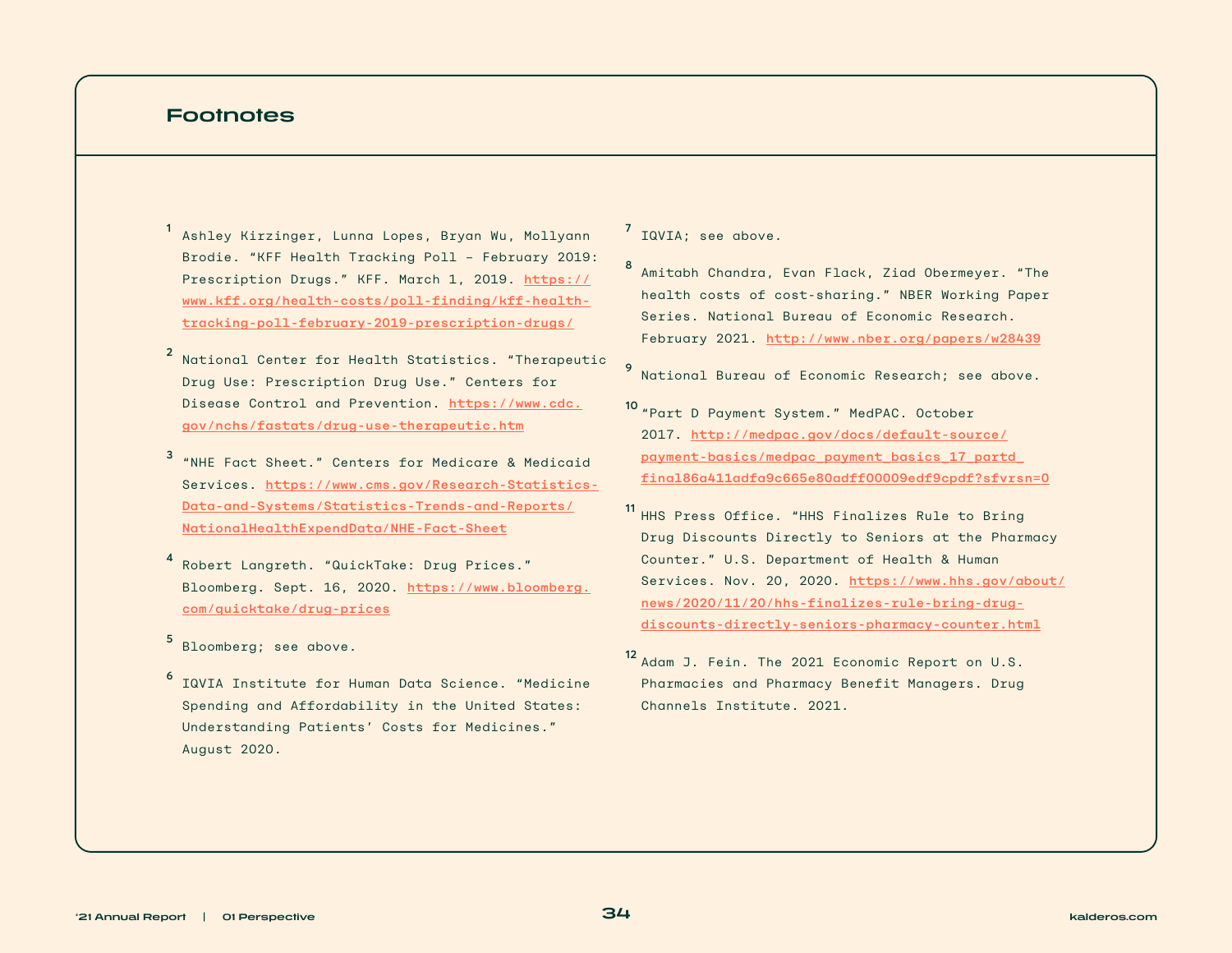#### **Footnotes**

- 13 Charles E. Grassley and Ron Wyden. "Insulin: Examining the Factors Driving the Rising Cost of a Century Old Drug." Staff Report. United States Senate Finance Committee.
- 14 Drug Channels Institute, 2021 Economic Report; see above.
- 15 Drug Channels Institute, 2021 Economic Report; see above.
- 16 GAO Highlights. "340B Drug Discount Program: Oversight of the Intersection with the Medicaid Drug Rebate Program Needs Improvement." United States Government Accountability Office. January 2020. [https://www.gao.gov/assets/gao-20-212](https://www.gao.gov/assets/gao-20-212-highlights.pdf) [highlights.pdf](https://www.gao.gov/assets/gao-20-212-highlights.pdf)
- 17 Neeraj Sood, Tiffany Shih, Karen Van Nuys, Dana P. Goldman. "Follow the Money: The Flow of Funds in the Pharmaceutical Distribution System." Health Affairs. June 13, 2017. [https://www.healthaffairs.](https://www.healthaffairs.org/do/10.1377/hblog20170613.060557/full/) [org/do/10.1377/hblog20170613.060557/full/](https://www.healthaffairs.org/do/10.1377/hblog20170613.060557/full/)
- 18 Seth Joseph. "Platforms in Digital Health: 2020 Market Report Shows 420% Funding Increase Over Past Four Years." Summit Health. Jan. 27, 2021. [https://www.summithealth.io/post/platforms-in](https://www.summithealth.io/post/platforms-in-digital-health-2020-market-report-shows-420-funding-increase-over-past-four-years)[digital-health-2020-market-report-shows-420](https://www.summithealth.io/post/platforms-in-digital-health-2020-market-report-shows-420-funding-increase-over-past-four-years) [funding-increase-over-past-four-years](https://www.summithealth.io/post/platforms-in-digital-health-2020-market-report-shows-420-funding-increase-over-past-four-years)
- 19 TechValidate Covered Entities Survey. Kalderos. January 2021.
- 20Aneesha Mehta. "The Next Platform Frontier: How Platform Models Are Poised To Bring Transparency to Drug Discount Programs." Kalderos Blog. Sept. 9, 2020.[https://resources.kalderos.com/blog/the-next](https://resources.kalderos.com/blog/the-next-platform-frontier-how-platform-models-are-poised-to-bring-transparency-to-drug-discount-programs?utm_campaign=Annual-Report-Q2-2021&utm_source=Content&utm_medium=content&utm_content=2021-annual-report-launch)[platform-frontier-how-platform-models-are-poised](https://resources.kalderos.com/blog/the-next-platform-frontier-how-platform-models-are-poised-to-bring-transparency-to-drug-discount-programs?utm_campaign=Annual-Report-Q2-2021&utm_source=Content&utm_medium=content&utm_content=2021-annual-report-launch)[to-bring-transparency-to-drug-discount-programs](https://resources.kalderos.com/blog/the-next-platform-frontier-how-platform-models-are-poised-to-bring-transparency-to-drug-discount-programs?utm_campaign=Annual-Report-Q2-2021&utm_source=Content&utm_medium=content&utm_content=2021-annual-report-launch)